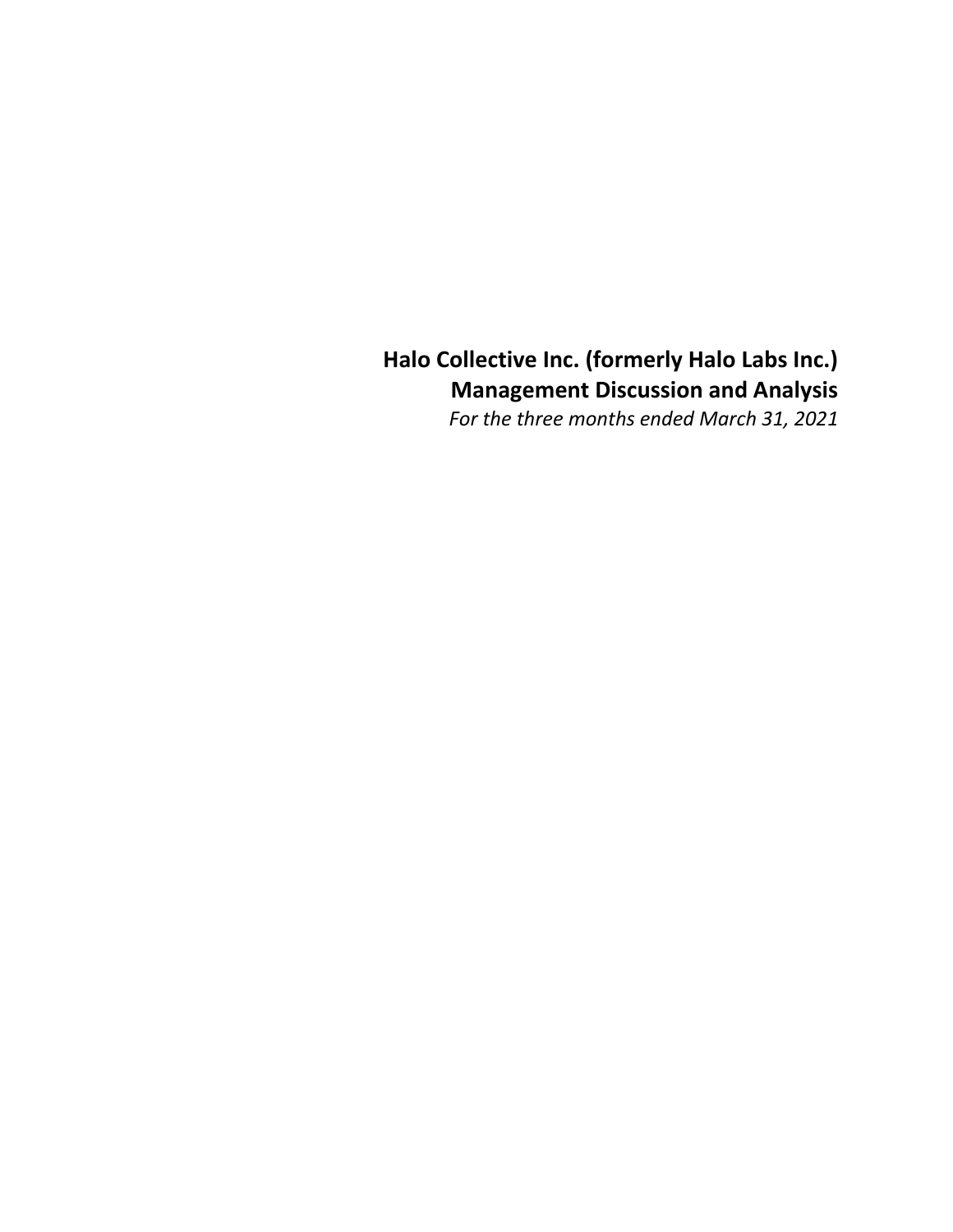This "Management's Discussion and Analysis" ("MD&A") for Halo Collective Inc., an Ontario Corporation ("Halo Collective" or the "Company") has been prepared as at May 17, 2021 and should be read in conjunction with the Condensed Interim Consolidated Financial Statements for the three months ended March 31, 2021 which were prepared in accordance with International Financial Reporting Standards ("IFRS") as issued by the International Accounting Standards Board ("IASB").

# **Forward looking statements**

This MD&A includes certain forward-looking statements that are based upon current expectations which involve risks and uncertainties associated with the Company's business and the economic environment in which the business operates. Any statements contained herein that are not statements of historical facts may be deemed to be forward-looking statements, which are often, but not always, identified by the use of words such as "seek", "anticipate", "budget", "plan", "continue", "estimate", "expect", "forecast", "may", "will", "project", "predict", "potential", "targeting", "intend", "could", "might", "should", "believe" and similar words or phrases (including negative variations) suggesting future outcomes or statements regarding an outlook. The forward-looking statements are not historical facts but reflect the Company's current expectations regarding future results or events. Forward-looking statements contained in this MD&A are subject to several risks and uncertainties that could cause actual results or events to differ materially from current expectations, including the matters discussed in the section "Risks and Uncertainties" below.

Specifically, this MD&A includes, but is not limited to, forward-looking statements regarding management's goal of creating shareholder value, the ability to fund future operating costs, the timing for future research and development of the Company's current and future technologies, sensitivity analysis on financial instruments that may vary from amounts disclosed, prices and price volatility of the Company's products and general business and economic conditions.

Readers are cautioned that the above factors are not exhaustive. Although management has attempted to identify important factors that could cause actual events and results to differ materially from those described in the forward-looking information, there may be other factors that cause events or results to differ from those intended, anticipated or estimated.

Management believes the expectations reflected in the forward-looking information are reasonable, but no assurance can be given that these expectations will prove to be correct, and readers are cautioned not to place undue reliance on forward-looking information contained in this MD&A.

The forward-looking information contained in this MD&A is provided as of the date hereof and management undertakes no obligation to update publicly or revise any forward-looking information, whether because of new information, future events or otherwise, except as otherwise required by law. All the forward-looking information contained in this MD&A is expressly qualified by this cautionary statement.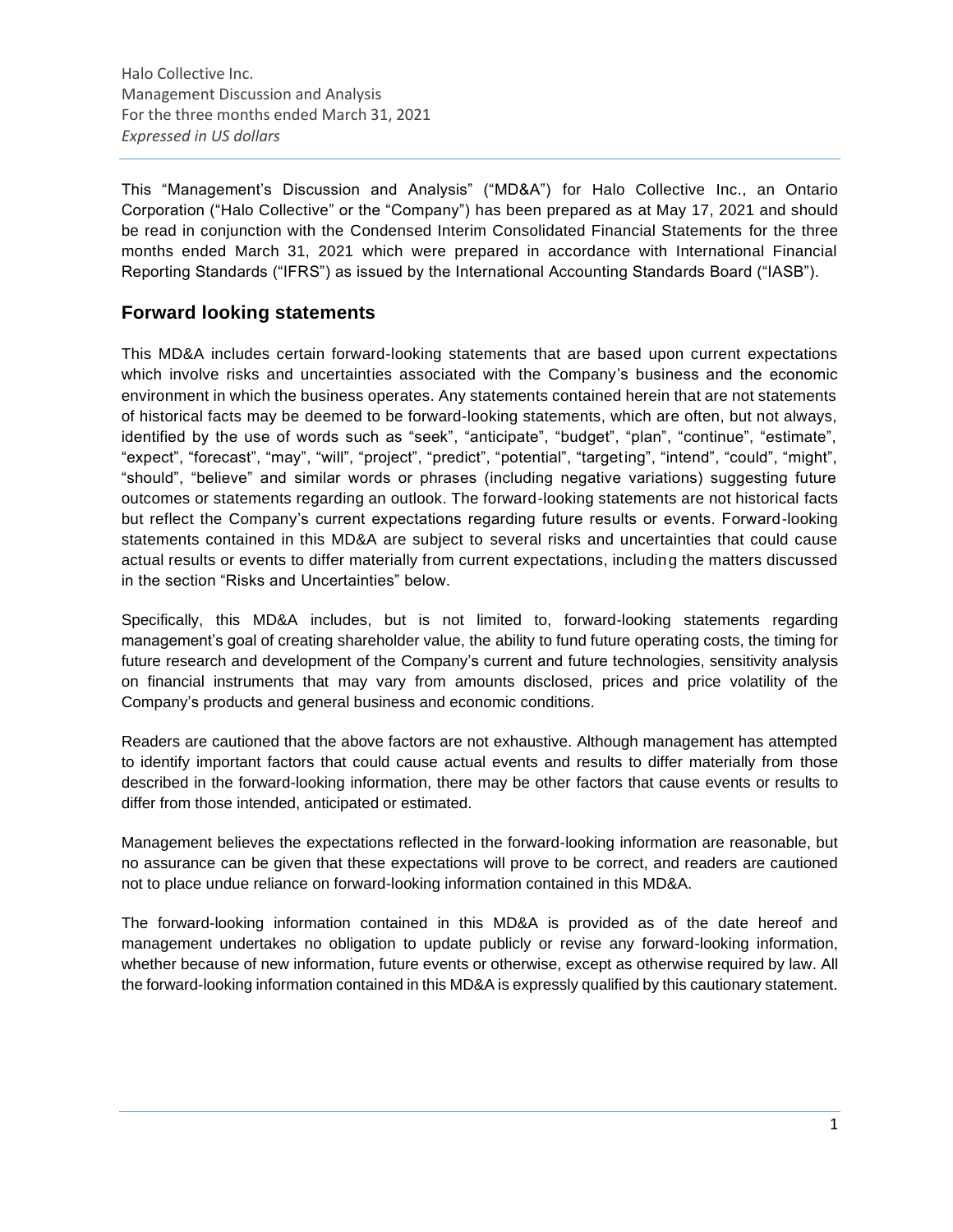# **Overview of Halo Collective Inc.**

On January 25, 2021, the Company announced that, further to the shareholder approval obtained by the Company at its meeting of shareholders held on December 23, 2020, the Company changed its name from "Halo Labs Inc." to "Halo Collective Inc."

In connection with the name change, the common shares started trading on the OTCQB under the trading symbol "HCANF," on January 28, 2021, and on the Frankfurt Stock Exchange under the trading symbol "A9KM" on January 28, 2021. The common shares of the Company and \$0.90 warrants of the Company started trading under the Company's new name on the Neo Exchange Inc. on January 27, 2021. The common shares and warrants will continue to trade on the NEO under the trading symbols "HALO" and "HALO.WT", respectively. The new CUSIP numbers assigned to the common shares and warrants are 40638K101 and 40638K119, respectively.

The Company is an Ontario corporation and a reporting issuer in British Columbia, Alberta, Ontario, Saskatchewan, Manitoba, New Brunswick, Nova Scotia, Prince Edward Island and Newfoundland.

Halo Collective is a cannabis cultivation, manufacturing and distribution company that grows and extracts and processes quality cannabis flower, oils, and concentrates. The Company has sold 14.3 million grams of cannabis flower, oils and concentrates through 67 different product lines to dispensaries in Oregon, California and Nevada since inception. Additionally, Halo Collective has continued to evolve its business through delivering value with its products and now via verticalization in key markets in the United States. With a consumer-centric focus, Halo Collective markets innovative, branded, and private label products across multiple product categories in the United States.

The Company also has expanded internationally through its acquisitions of the cultivator Bophelo Bioscience & Wellness (Pty) Ltd. ("Bophelo") in Lesotho, Africa and a U.K. distributor of cannabis-based products for medicinal use ("CBPMs"), Canmart Limited ("Canmart").

In Canada, the Company is close to finalizing its acquisition of three retail cannabis operations from High Tide in the province of Alberta, currently operated as Kush Bar. These stores will continue to operate asis and give the Company an additional presence outside the United States.

# **Business strategy**

The Company changed its vision from a U.S. west coast-based concentrates manufacturer to a vertically integrated multi-country operator. Halo Collective is creating a more balanced portfolio and is expanding into higher growth markets like Africa, the U.K. and Europe.

Halo Collective continues to take several strategic steps to reposition itself. One strategy utilized was a targeted approach to acquire distressed assets in share-based transactions and to verticalize the Company's operating footprint while preserving its cash position. A good example of this strategy was the closing of the acquisition of senior secured debt of Herban Industries OR LLC dba Winberry Farms ("Herban OR"), by Halo Winberry Holdings, LLC ("Halo Winberry"), a wholly owned subsidiary of the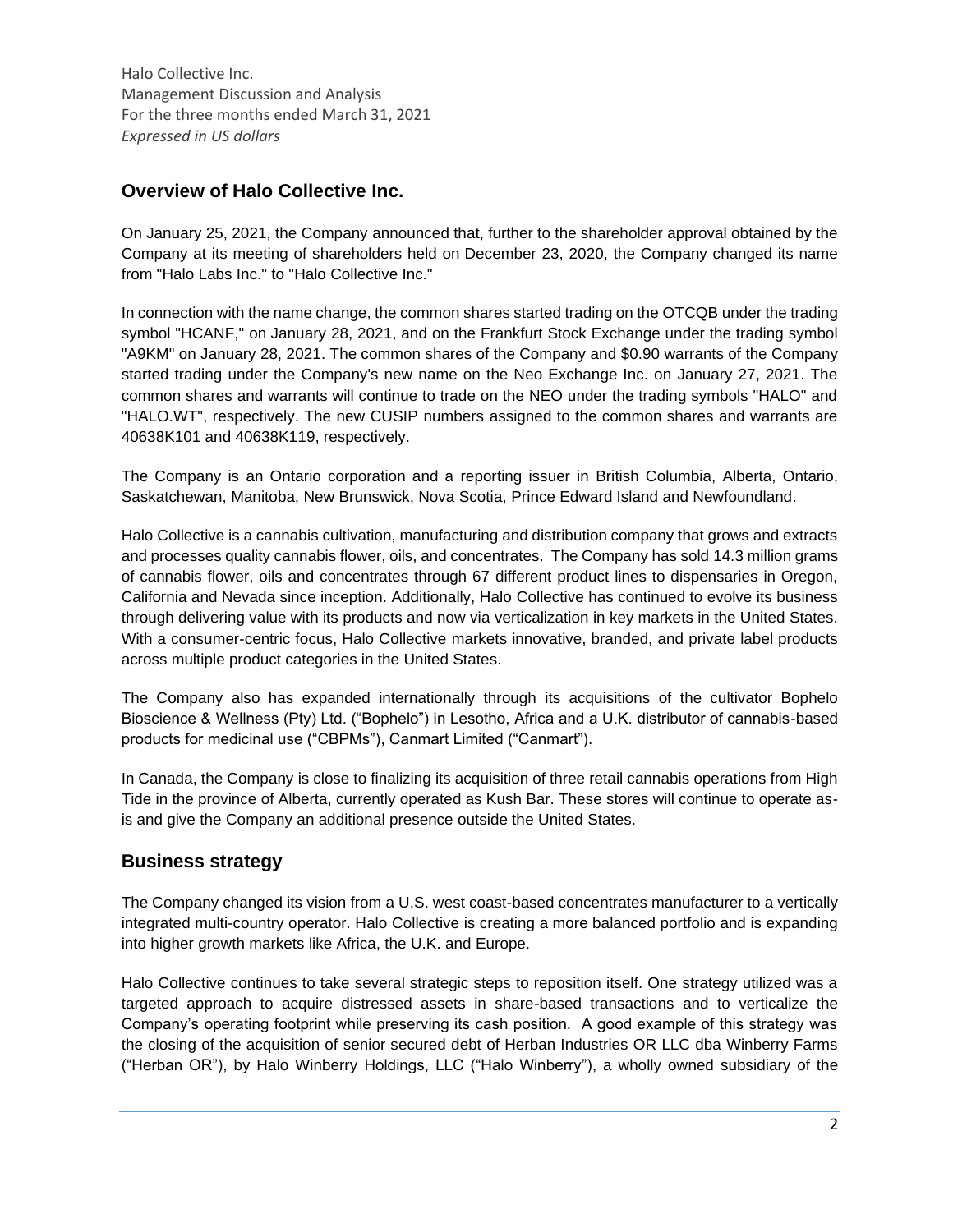Company, followed by the closing of purchase of substantially all of the assets of Herban OR by Halo Winberry in exchange for the cancellation of the purchased debt.

### Cultivation (growing)

The Company currently cultivates cannabis in Oregon under the following: (i) four Oregon Liquor Control Commission ("OLCC") producer licenses held by a wholly owned subsidiary of the Company, and (ii) an OLCC producer license granted to Halo Winberry by the OLCC. The Company intends to cultivate cannabis only in jurisdictions where it believes its own cultivation activities are necessary to ensure adequate and cost-effective supply of raw cannabis materials for the production of cannabis oil and concentrates, as well as the sale of flower and pre-rolls.

In Oregon, the Company holds four OLCC producer licenses for outdoor cannabis cultivation on approximately four acres of farmland. The Company also manages outdoor cannabis cultivation on two additional adjacent acres under third-party production licenses whereby the raw material produced through its third-party management relationship is contracted to the Company. Further, the Company also manages cannabis cultivation on a ten-acre parcel of property located in Fall Creek, Oregon under a producer license granted by the OLCC. The Company's Oregon cultivation sites help ensure a consistent supply of high-quality raw material for its manufacture of cannabis oils and concentrates. The Company also maintains its cultivation operations in Oregon as a hedge against price volatility for raw cannabis materials. The Company is close to entering in a definitive agreement to purchase an indoor grow in Oregon. Furthermore, the Company is doing due diligence on an outdoor grow and expects to enter into an letter of intent.

In Nevada, the Company has historically worked with its Nevada operating partner, Just Quality LLC ("Just Quality"), on the manufacture and sale of cannabis extracts pursuant to a management agreement with Just Quality, which was originally intended to be in place pending the acquisition by the Company of Just Quality's Nevada cannabis licenses pursuant to an asset purchase agreement. In light of a pending dispute with Just Quality, as well as the Company's strategic business plan, the Company is not currently operating in Nevada and may not complete the acquisition of Just Quality's Nevada cannabis licenses.

In California, the Company intends to continue to leverage its relationships with cannabis cultivators from the Emerald Triangle with whom the Company has worked in Southern Oregon. The so-called "Emerald Triangle" is a region in Northern California comprising Humboldt, Lake, Mendocino and Trinity Counties and is considered to be the largest cannabis-producing region in the U.S. As previously announced in September 2020, the Company partnered with Green Matter Holding Inc. ("Green Matter") to purchase 1,600 acres of farm property in Lake County, California (the "Farm"). The Farm was purchased by Lake County Natural Health LLC ("LCNH"), which is owned 50% by the Company's wholly owned indirect subsidiary, PSG Coastal Holdings LLC ("PSG") and 50% by Green Matter. Triangle Canna Corp. ("Triangle Canna") and a wholly owned subsidiary of Triangle Canna (the "Farm OpCo") are in the process of submitting applications to the California Department of Food and Agriculture for up to 330 California state cannabis cultivation licenses, and have already submitted an application to Lake County, California, for a cannabis cultivation permit which would entitle Triangle Canna to cultivate cannabis on up to 80 acres of the Farm property. LCNH and the Farm OpCo have entered into a commercial lease agreement (the "Lease") pursuant to which LCNH will lease to the Farm OpCo four separate parcels of property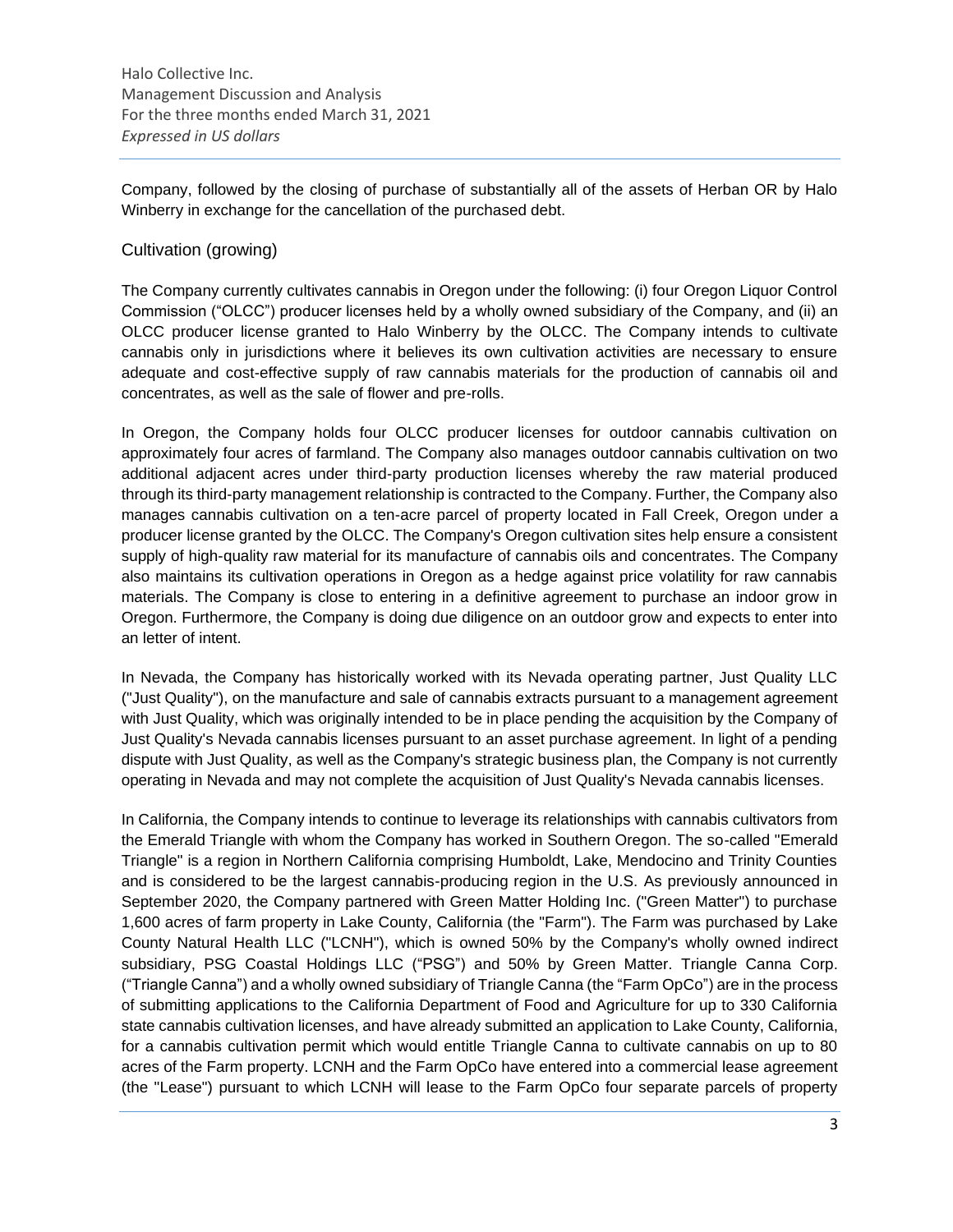comprising the Farm, as well as certain buildings, structures, and improvements. The Company, through its subsidiary, Mendo Distribution and Transportation LLC ("MDT"), and Green Matter recently entered into product purchase agreements with Farm OpCo pursuant to which MDT and Green Matter will each purchase 25% (for an aggregate of 50%) of Farm OpCo's yearly harvest. As the market has shifted and the Company seeks to become more vertically integrated, it will consider acquisitions or development opportunities of cultivation sites as they arise.

In Lesotho, South Africa, the Company continues to build out the cultivation at Bophelo. Andreas Met has relocated to South Africa to oversee the operation. As of March 2021, the team has commenced harvesting in two hoop houses with one hoop house harvest already on the hanging racks. There are a further five hoop houses growing auto flowers with expected harvests by late April. Bophelo is still in the process of meeting all the requirements to obtain its GACP certification. Furthermore, manufacturing plans are on track to build out an on-site extraction facility at Bophelo as large as Halo Collective's Class 1, Division 1 ("C1D1") extraction room in Medford, Oregon of approximately 80 square meters (800 square feet). This extraction room and the accompanying lab will be built to EUGMP specifications, which is expected to allow for export of oils and concentrates worldwide where allowed.

### Production (manufacturing)

The Company's core competency is the production (also referred to as manufacturing and extraction) of cannabis oil and concentrates for sale to retail businesses and wholesale distributors as finished consumer-packaged goods. The Company's three co-founders have been involved in cannabis manufacturing since 2013. The Company's philosophy with respect to the extraction and manufacturing of cannabis oils and concentrates is to be platform-agnostic, given the rapid evolution of technology and consumer preferences.

The Company has operated numerous extraction platforms (or methods) including utilizing butane, propane, hexane, ethanol and carbon dioxide. The Company manufactures and sells a variety of products in the following categories: (i) concentrates – shatter, sauce, resin and diamonds (THC-A crystals); and (ii) oils – both in raw and distillated form in a variety of strains and flavors, as well as THC, CBD and blends. The Company packages and sells the oils primarily in glass cartridges, but also occasionally offers plastic or ceramic cartridges, as well as syringes. The Company also sells various edible products including single piece chews (Hush) and a syrup-based drink (Hush Sizzurp) in the state of Oregon and similar edible lines in California in 2020 through the Company's indirectly owned subsidiary, Outer Galactic Chocolates LLC ("OGC").

The Company's Oregon manufacturing facility is located in Medford, Oregon. The facility has approximately 12,000 square feet of indoor manufacturing space, as well as an enclosed courtyard of approximately 7,200 square feet. Within the 12,000 square foot indoor facility, approximately 1,400 square feet is a segregated C1D1 explosive-proof room for volatile extraction. The Company has utilized all the extraction methods noted above in its Medford facility. The Medford facility also houses the Company's wholesale-licensed business, which occupies approximately 800 square feet and is one of the larger wholesalers in the state.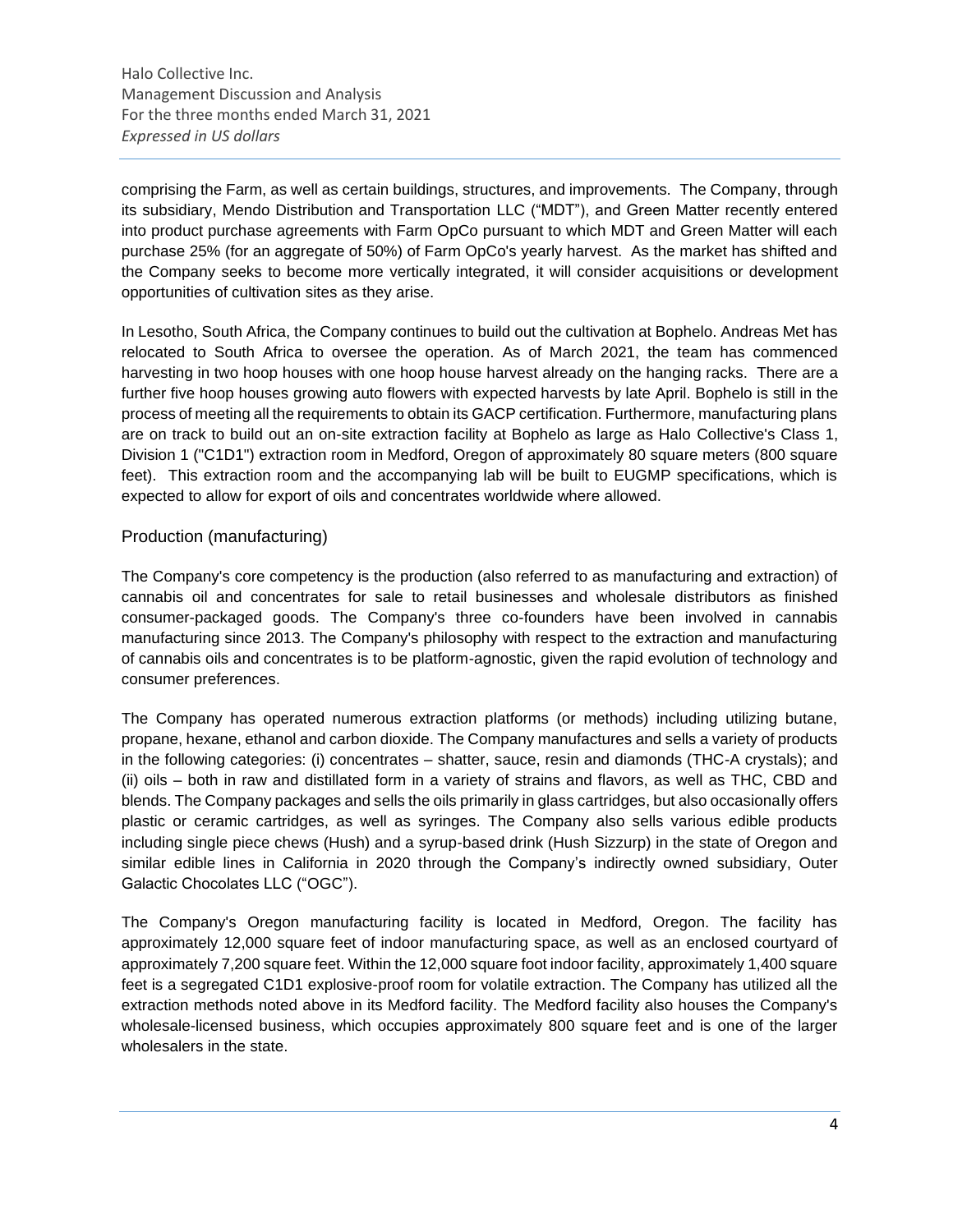In November 2018, the Company commenced manufacturing activities in California, where the Company currently maintains two facilities. The first facility, operated by the Company's wholly owned subsidiary, Coastal Harvest LLC ("Coastal Harvest"), is approximately 1,600 square feet with approximately 500 square feet dedicated for volatile extraction as a C1D1 explosive-proof room. This facility is currently being used to produce bulk cannabis distillate to be used for vaping cartridges and disposable pens as well as manufacture live resin concentrates for sale to licensed distributors.

Through its acquisition of MDT, the Company began to manage the operations of OGC, a Type N edibles manufacturer in California. In July 2020, the Company acquired the Type N license of OGC and its associated manufacturing space in order to launch its own edibles line in California. The 1,800 square foot space is adjacent to MDT, which also allows for additional space for packaging of its finished goods. Sales of the Company's edibles line commenced in California in September 2020.

### Distribution (wholesale)

The Company currently operates a licensed distribution (wholesale) business headquartered in Medford, Oregon. In addition, through its acquisition of MDT, the Company now controls additional space to package its own products into finished goods and distribute throughout California. Furthermore, the Company also manages a distribution facility located in Eugene, Oregon under an OLCC wholesaler license granted by the OLCC to Halo Winberry.

The Company's distribution (wholesale) business in Oregon has been focused almost exclusively on wholesaling the Company's products, however with the acquisition of Herban OR and the Temporary Authority to Operate granted by the OLCC, the Company's distribution business has expanded to also represent other third-party brands. The Company currently employs 12 salespeople that actively do business with approximately 450 cannabis retailers in the state and dedicated drivers to deliver products to these dispensary clients.

In California, the Company's products are being packaged in Ukiah, CA and distributed by MDT and NMC Organization ("Greenstone").

### Proposed Retail Activities (dispensaries)

Through the Company's pending acquisitions of controlling interests in ZXC11 LLC and SDF11 LLC, as well as its previous acquisition of a controlling interest of LKJ11 LLC ("LKJ11"), the Company expects to receive approval to open three dispensaries in Los Angeles, California. Halo Collective plans to open the flagship stores in Hollywood and Westwood adjacent to Beverly Hills and at least one site will feature the first FlowerShop\* branded dispensary. The third location will open in North Hollywood. These stores will increase distribution of Halo Collective's products in California, as well as help market the Company's product lines in California.

The Company expects to close the acquisition of three Kushbar retail dispensaries in Alberta by the end of June, 2021.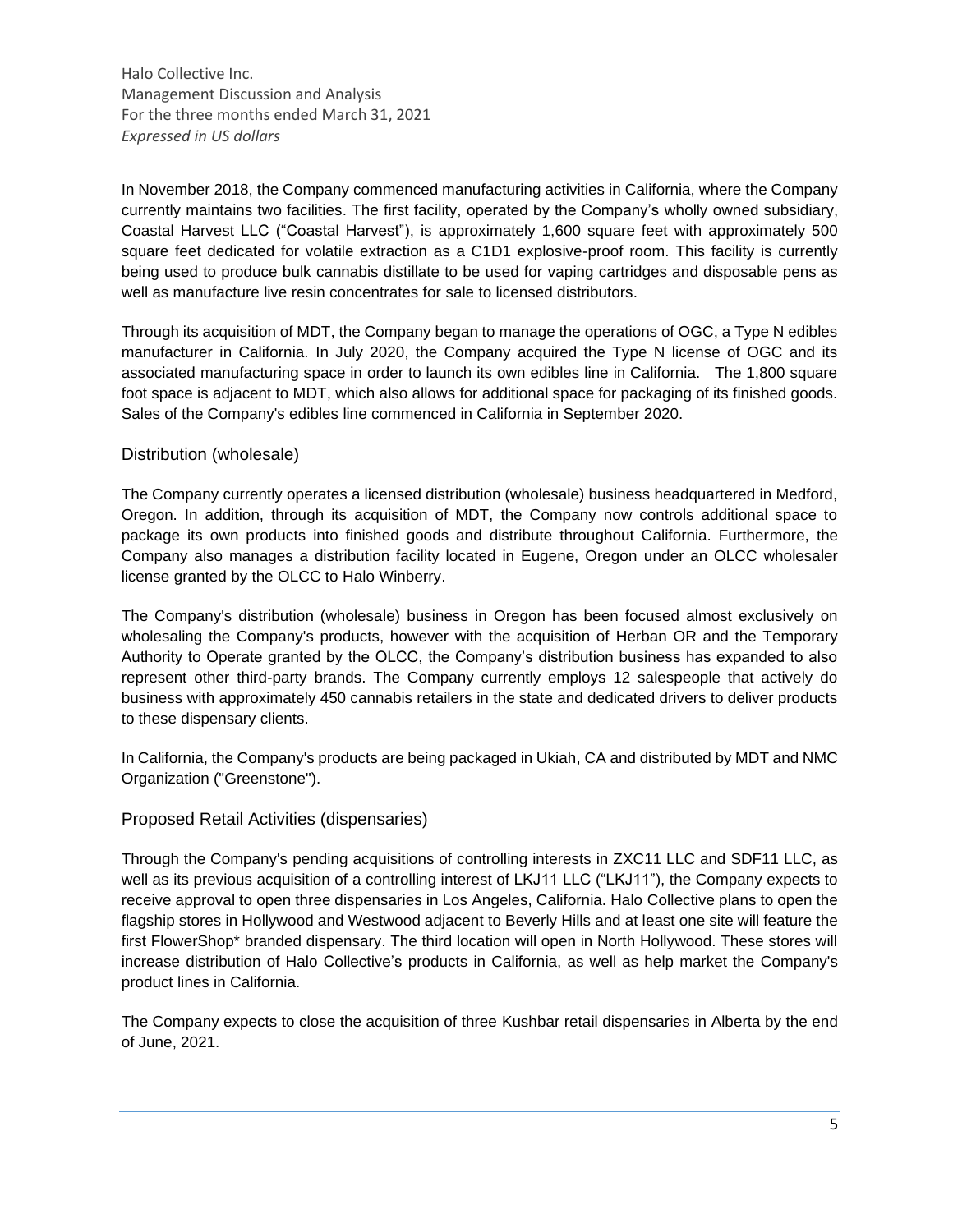# **Moving forward in 2021**

### Oregon

Halo Collective anticipates undertaking the following activities in an effort to grow the Company's business in Oregon:

- Bring production of certain SKUs in-house to lower the wholesale price and maintain profit margin;
- Launch new flavor SKUs of Winberry Farms distillate cartridges and infused pre-rolls;
- Launch Hush 5-piece vegan gummies as well as re-formulate and update current gummy offerings specifically the one-piece gummy;
- Launch Zkittlez pre-rolls and pre-packaged flower;
- Bring all distribution in house rather than using third-party distributors to increase efficiency in distribution and lower cost;
- Increase purchasing of third-party flower to increase availability and sales of flower products;
- Expand the offering of third-party brands to the Company's dispensary customer base; and
- Acquire indoor cultivation and more outdoor and greenhouse cultivation.

### California

Halo Collective anticipates undertaking the following activities in an effort to grow the Company's business in California:

- Complete move to full-service distribution partner, Greenstone, increasing immediate store sales;
- launch Hush Live resin into the California market;
- Launch FlowerShop Bouquet Packs and Bud Vase flower products;
- Re-launch Winberry Farms distillate vape products into the California market;
- Open three retail dispensaries in the City of Los Angeles;
- Build out the UVI indoor facility;
- Commence operations of Farm OpCo with at least one outdoor grow cycle of 40 acres in partnership with Green Matter.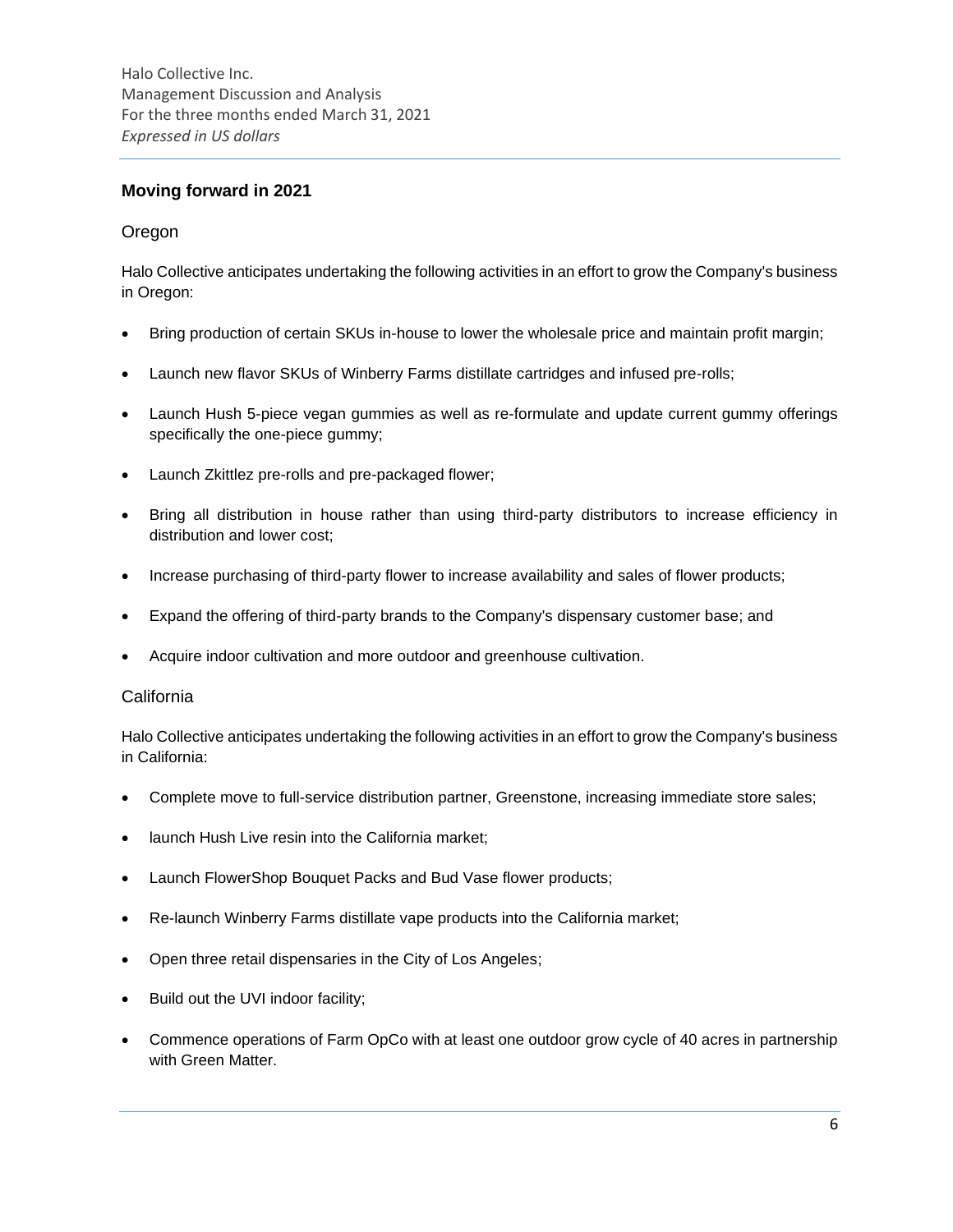### International

Halo Collective anticipates undertaking the following activities in an effort to grow the Company's business internationally:

- Finalize GACP certification at Bophelo, which includes security perimeter fencing and camera systems, completion of ablutions and a cafeteria, completion of post-harvest processing facilities, and the review, approval and implementation of 245 Standard Operating Procedures;
- Site development and build-out of 40,000 square feet of Cravo Green Houses at Bophelo by the end of October and the build-out of an additional 60,000 square feet of Cravo Green Houses by the end of the year;
- The completion of a 360 square foot extraction facility at Bophelo to conduct training of local personnel in the handling of explosive gases (butane/propane) and handling of flammable liquids (alcohol);
- Developing and implementing a business plan to secure sales to patients at Canmart in the United Kingdom, while also starting the planning and build out of a 5,000 square foot eGMP facility at Canmart for processing of cannabis; and
- Close the acquisition of Kushbar retail dispensaries in Alberta and sell Halo Collective products in Canada.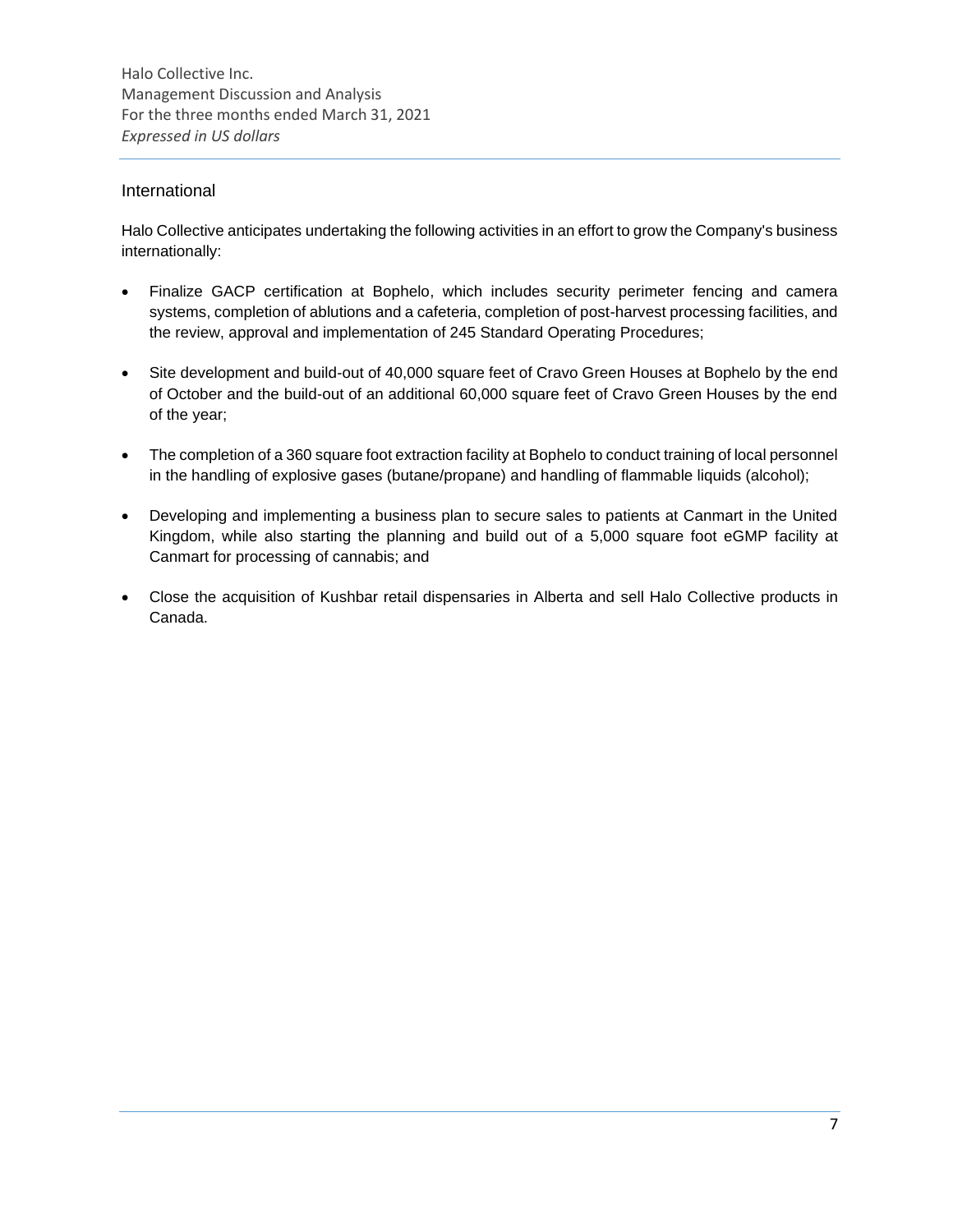# **Overall performance**

The following table summarizes the Company's results of operations for the period indicated:

#### **Summary consolidated statement of income - expressed in US dollars**

|                                                                        |                 | For the 3 months ended: |
|------------------------------------------------------------------------|-----------------|-------------------------|
|                                                                        | March 31, 2021  | March 31, 2020          |
| Revenue                                                                | \$<br>9,939,103 | \$<br>4,449,098         |
| Reported gross profit                                                  | 1,955,776       | (172, 180)              |
| Gross margin                                                           | 19.7%           | $-3.9%$                 |
| Unrealized fair value (gain) loss on growth of biological assets       | (167, 111)      |                         |
| Realized fair value (gain) loss included in the cost of inventory sold | 411,905         | 289,553                 |
| Impairments                                                            | $\blacksquare$  | 951,813                 |
| Gross profit excluding biological assets and impairments               | 2,200,570       | 1,069,186               |
| Gross margin                                                           | 22.1%           | 24.0%                   |
| Net loss                                                               | (9,067,681)     | (8,609,704)             |
| Comprehensive loss                                                     | (8,570,121)     | (8,703,482)             |
| Net loss per share (basic and diluted)                                 | \$<br>(0.01)    | \$<br>(0.03)            |

- Revenues in the three months ended March 31, of 2021 were \$9,939,103 compared to \$4,449,098 in the three months ended March 31, of 2020, an 123.4% increase. This was a record high in the Company's history. Total sales were 5,230,019 grams (three months ended March 31, 2020: 1,481,756 grams), a 253% increase, following the consolidation of Halo Winberry. Organic revenue growth was 62.4%, the highest organic growth recorded in the Company's history;
- ANM reported revenues of \$4,418,547 for the three months ended March 31, 2021, an 11.5% increase. MDT reported revenues of \$1,913,929 for the three months ended March 31, 2021, a 346.4% increase, Coastal Harvest reported revenues of \$196,299 for the three months ended March 31, 2021, an 88.6% increase and Halo Winberry reported revenues of \$3,410,329 for the three months ended March 31, 2021. Halo Winberry was not included in the three months ended March 31, 2020;
- The Company reported a gross profit of \$1,955,776 (three months ended March 31, 2020: gross loss \$172,180). Adjusted for the loss on biological assets, gross profits were \$2,200,570 (three months ended March 31, 2020: \$117,373);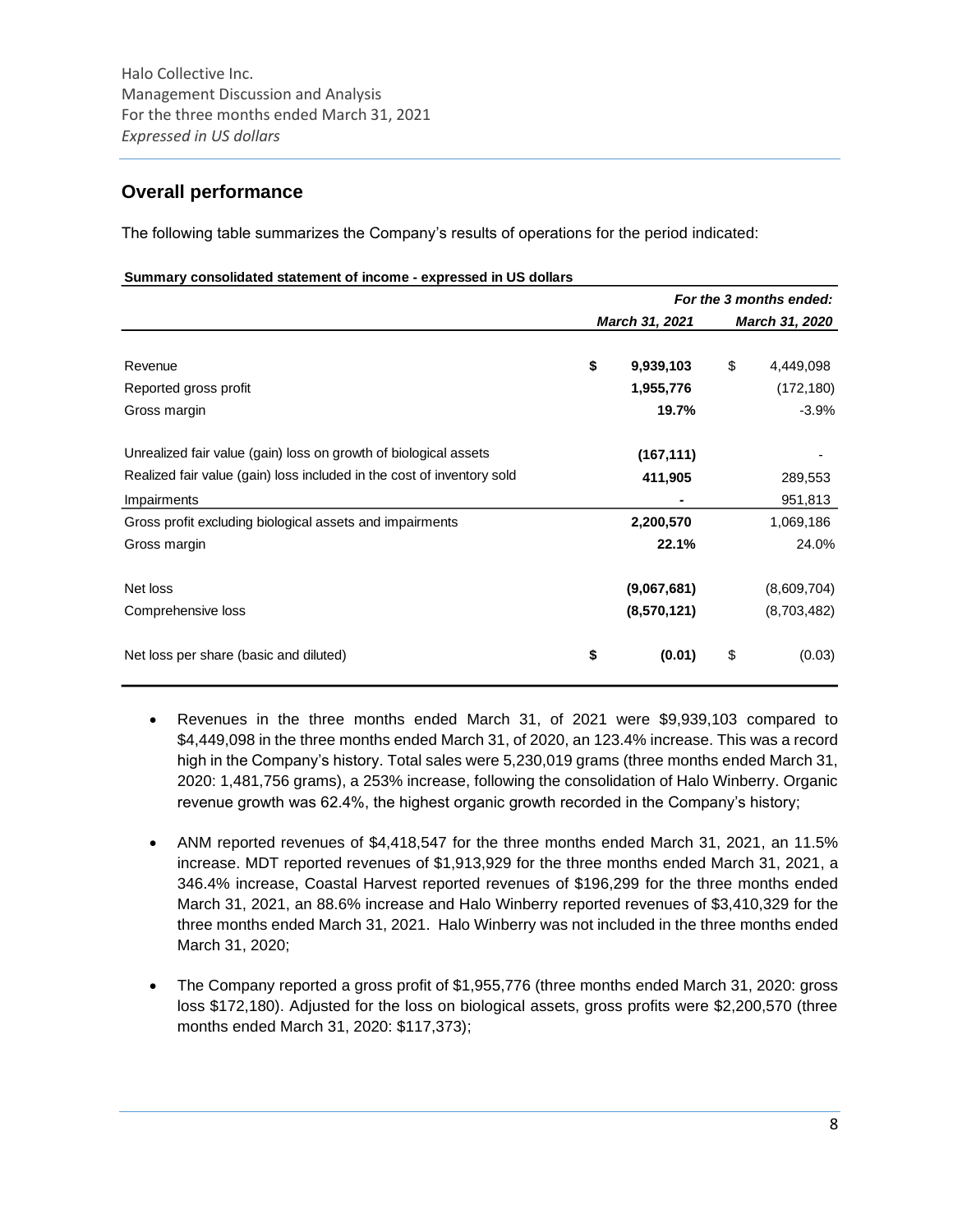- The reported gross margin was 19.7% (three months ended March 31, 2020: -3.9%). Adjusted for gains and losses on the value of biological assets the gross margin was 22.1% (three months ended March 31, 2020: 24.0%);
- In particular the month of March was strong, with a gross margin of 27.9%. ANM's gross margin was 23.6%, MDT reported 29.7%, Coastal Harvest reported 31.8% and Winberry's gross margin was 33.6%;
- The Company completed the acquisitions of Herban OR and the management companies of pending acquisitions of two dispensaries on Santa Monica Blvd, LA and Franklin Avenue, LA. As a subsequent event, the Company also closed the acquisition of Nature's Best Resources LLC
- The loss before interest, tax, depreciation & amortization and adjusted for non-cash items ("adjusted EBITDA") was \$6,032,069 (three months ended March 31, 2020: loss \$4,270,554). Although gross profits more than doubled, operating expenses increased with \$2,127,529 to \$9,342,398, a 29.5% increase (three months ended March 31, 2020: \$7,214,869). Cash based operating expenses increased with \$1,492,213 to \$8,513,162, a 21.3% increase (three months ended March 31, 2020: \$7,020,949);
- As at March 31, 2021, the Company had un-restricted cash available in the amount of \$10,319,375 and working capital of \$22,499,128. Cash raised from finance activities was \$15,902,657 following from the capital raised in two overnight marketed public offerings. Total cash inflow was \$7,571,540 in the three months ended March 31, 2021.

# **Corporate highlights**

# Herban Industries OR LLC

On November 18, 2020, the Company entered into a definitive debt purchase agreement with Halo Winberry Holdings, LLC, Evolution Trustees Limited, sole trustee of SP1 Credit Fund, Herban Industries OR LLC, and Herban Industries, Inc., to purchase certain secured debt of Herban OR owed to Evolution Trustees Limited, which was in default. Upon completion of the acquisition of the purchased debt, Halo Winberry, a wholly owned subsidiary of the Company, became the senior secured creditor of Herban OR. Halo issued 169,916,339 common shares of the Company to Evolution Trust Limited for a total consideration of \$7,967,069 and closing costs of \$401,025, in exchange for the purchased debt. Immediately following the closing of the acquisition of the purchased debt, Halo Winberry entered into an asset purchase agreement to acquire substantially all of the assets of Herban OR. Completion of the acquisition of the Herban OR assets under the APA was subject to receipt of regulatory approval from the Oregon Liquor Control Commission. Provisional approval was received on January 16, 2021.

Under IFRS 3, the transaction met the definition of a business combination. Costs in relation to closing the transaction were expensed. The Company acquired fixed assets of \$104,249 and working capital of \$1,354,706. Intangible assets included the Herban OR licenses and Winberry brands. As at March 31,2021, the carrying value of intangible assets was \$6,508,113 (December 31, 2020: Nil).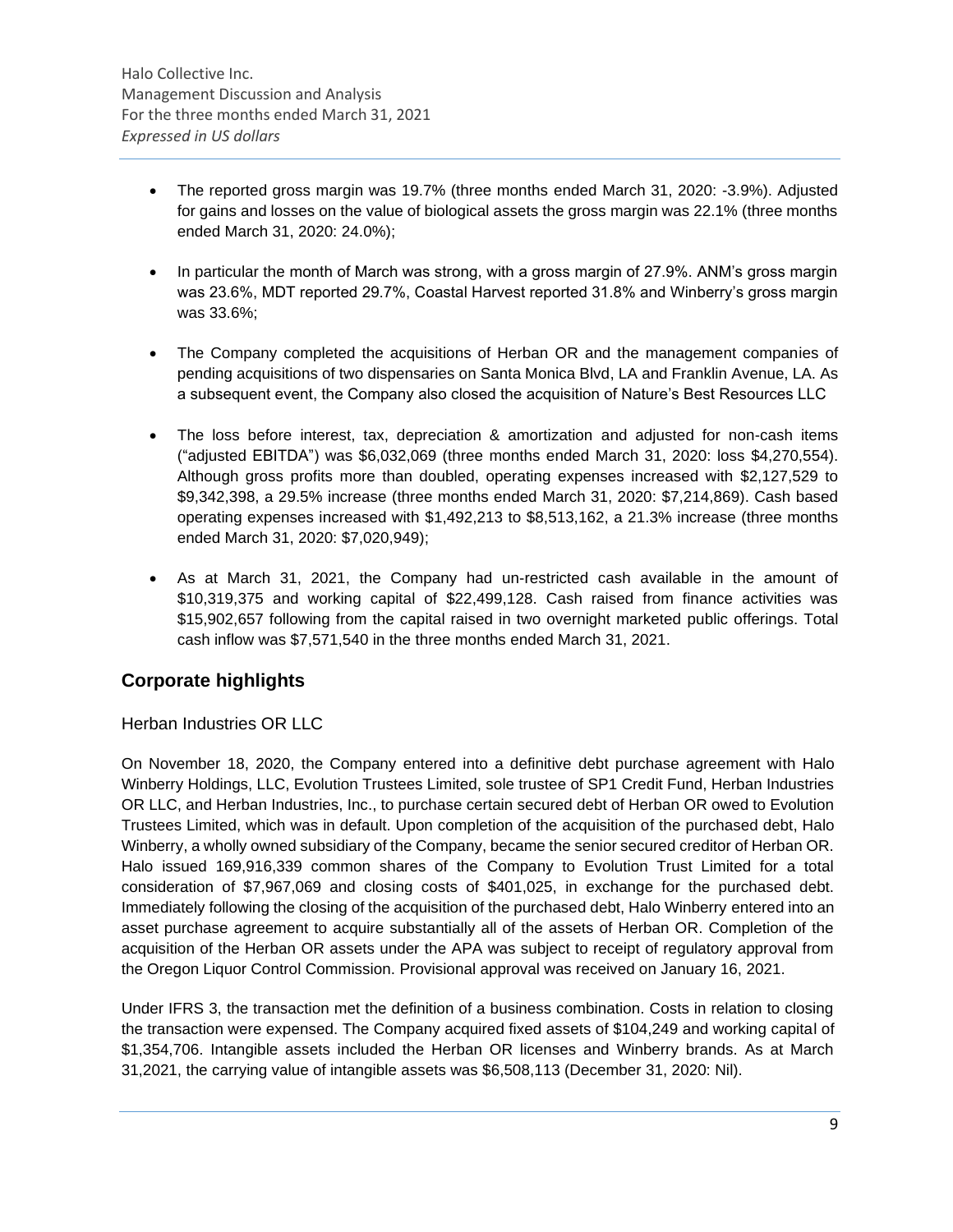# SDF11 LLC (Franklin Avenue)

On March 2, 2021, the Company issued 23,690,385 Halo common shares as a pre-closing nonrefundable deposit in relation to the closing of the acquisition of SDF11 LLC, a dispensary license applicant on Franklin Avenue, LA. A subsidiary of Halo's subsidiary PSG Coastal Holdings LLC will merge with the limited liability company that owns 66 2/3% of SDF11. The SDF11 company majority member will survive, and PSG will then own 100% of the SDF11 company majority member. The remaining 33 1/3% of SDF11 will continue to be owned by the social equity applicant, as required under regulations issued by the Los Angeles Department of Cannabis Regulation (the "DCR"). The issuance of 15,386,538 Halo common shares is pending the closing of the acquisition. In addition, the issuance of 2,930,769 Halo common shares as a finders' fee is pending the closing of the acquisition.

The deposit has been classified as a long-term investment in the amount of \$2,814,476 in relation to the pending acquisition of SDF11 LLC.

# ZXC LLC (Santa Monica Blvd)

On March 2, 2021, the Company issued 23,690,385 Halo common shares as a pre-closing nonrefundable deposit in relation to the closing of the acquisition of ZXC11 LLC, a dispensary license applicant on Santa Monica Blvd, LA. A subsidiary of Halo's subsidiary PSG Coastal Holdings LLC will merge with the limited liability company that owns 66 2/3% of ZXC11. The ZXC11 company majority member will survive, and PSG will then own 100% of the ZXC11 company majority member. The remaining 33 1/3% of ZXC11 will continue to be owned by the social equity applicant, as required under regulations issued by the Los Angeles Department of Cannabis Regulation (the "DCR"). The issuance of 15,386,538 Halo common shares is pending the closing of the acquisition. In addition, the issuance of 2,930,769 Halo common shares as a finders' fee is pending the closing of the acquisition.

The deposit has been classified as a long-term investment in the amount of \$2,814,476 in relation to the pending acquisition of ZXC11 LLC.

# Black & Crimson LLC

On March 2, 2021, the Company issued 118,650,349 Halo common shares for a consideration of \$15,193,143, a finders' fee of 8,898,775 shares valued at \$1,057,197 and closing costs of \$39,992 in relation to the closing of the merger between a subsidiary of PSG Coastal Harvest LLC and Black & Crimson LLC ("B&C"), with B&C as the surviving company. 18,650,349 shares are subject to a pooling agreement and 10,000,000 Halo common shares were issued in escrow. The escrowed shares are released to the approved designees of the selling member upon the DCR approval and lease milestone or returned to Halo if the DCR approval and lease milestone is not achieved within 18 months of the closing. The shares issued as finder's fee are subject to a statutory hold period of four months and one day.

The acquisition of B&C did not meet the definition of a business under IFRS 3. Consequently, the acquisition was recorded as an asset purchase. Finder's fees and closing costs were capitalized. The Company received cash of \$722,500, net of fees of \$27,500, and recorded intangible assets of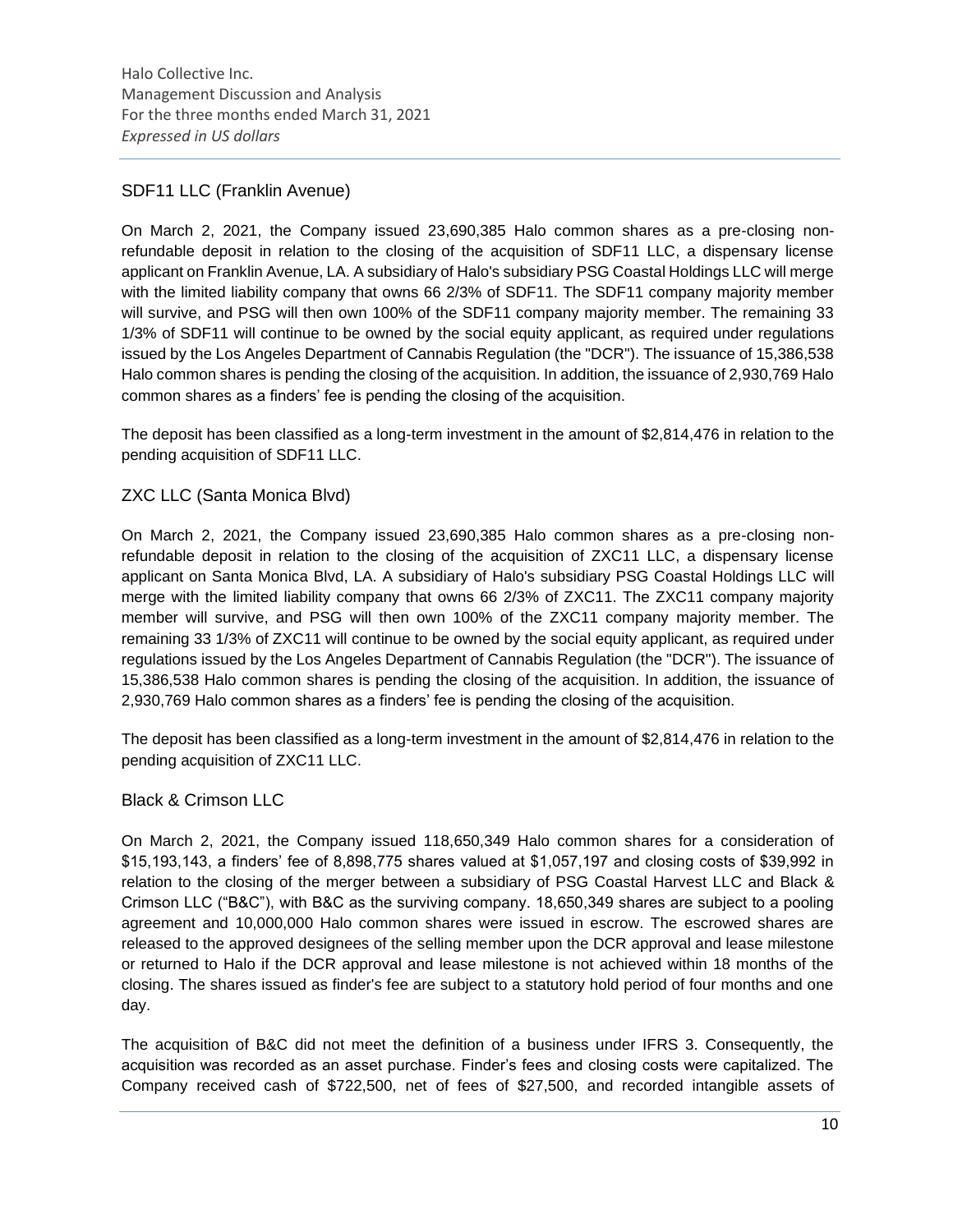### \$14,351,841.

### POI11 LLC

On March 2, 2021, the Company issued 118,650,349 Halo common shares for a consideration of \$15,193,143, a finders' fee of 8,898,775 shares valued at \$1,057,197 and closing costs of \$39,992 in relation to the closing of the merger between a subsidiary of PSG Coastal Harvest LLC and POI LLC ("POI"), with POI as the surviving company. 18,650,349 shares are subject to a pooling agreement and 10,000,000 Halo common shares were issued in escrow. The escrowed shares are released to the approved designees of the selling member upon the DCR approval and lease milestone or returned to Halo if the DCR approval and lease milestone is not achieved within 18 months of the closing. The shares issued as finder's fee are subject to a statutory hold period of four months and one day.

The acquisition of B&C did not meet the definition of a business under IFRS 3. Consequently, the acquisition was recorded as an asset purchase. Finder's fees and closing costs were capitalized. The Company received cash of \$722,500, net of fees of \$27,500, and recorded intangible assets of \$14,351,841.

# **Results of operations for the three months ended March 31, 2021**

|                                                                            |                 | For the 3 months ended: |
|----------------------------------------------------------------------------|-----------------|-------------------------|
|                                                                            | March 31, 2021  | March 31, 2020          |
| Revenue                                                                    | \$<br>9,939,103 | \$<br>4,449,098         |
| Cost of finished cannabis inventory sold                                   | 7,738,533       | 4,331,725               |
| Gross profit ex change in FV biological assets                             | 2,200,570       | 117,373                 |
| Unrealized fair value (gain) loss on growth of biological assets           | (167, 111)      |                         |
| Realized fair value (gain) loss included in the cost of inventory sold     | 411,905         | 289,553                 |
| Gross profit                                                               | 1,955,776       | (172, 180)              |
| Net loss                                                                   | (9,067,681)     | (8,609,704)             |
| Net comprehensive loss                                                     | (8,570,121)     | (8,703,482)             |
| Net loss per share, basic & diluted:                                       | \$<br>(0.01)    | \$<br>(0.03)            |
| Weighted average number of outstanding common shares, basic and<br>diluted | 1,610,099,430   | 277,418,561             |
| Total assets                                                               | 133,903,098     | 47,508,892              |
| Long-term financial liabilities                                            | 20,147,988      | 8,661,381               |

#### **Selected financial information - expressed in US dollars**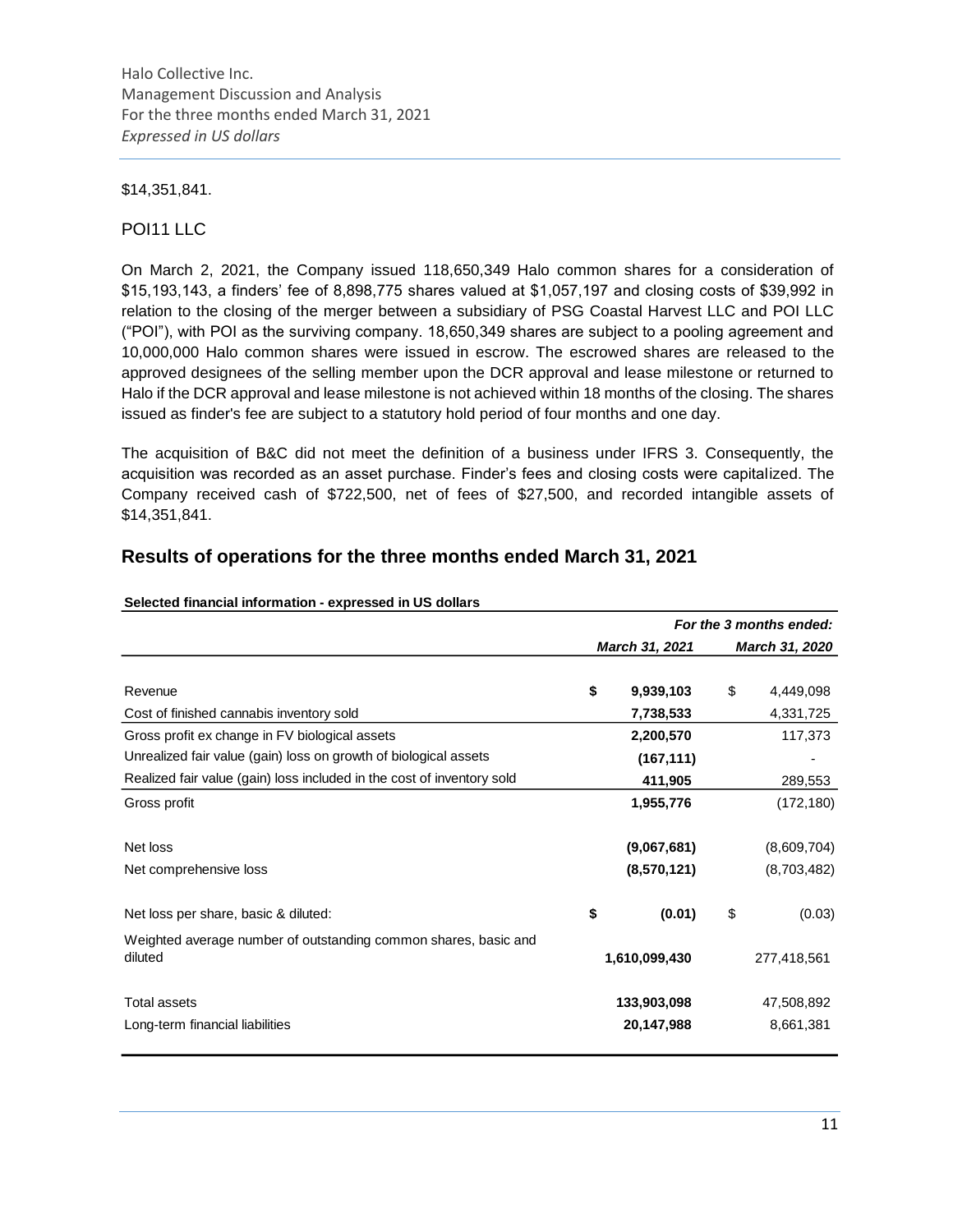The following section provides details of the Company's financial performance for the three months ended March 31, 2021 compared to the three months ended March 31, 2020. The Company's Condensed Interim Consolidated Financial Statements have been prepared in accordance with International Financial Reporting Standards ("IFRS") as are issued by the International Accounting Standards Board (IASB). The information in this MD&A is presented on the same basis as the Condensed Interim Consolidated Financial Statements and should be read in conjunction with the Condensed Interim Consolidated Financial Statements and the accompanying notes.

### Revenue

Revenues in the three months ended March 31, of 2021 were \$9,939,103 compared to \$4,449,098 in the three months ended March 31, of 2020, an 123.4% increase. Total sales were 5,230,019 grams (three months ended March 31, 2020: 1,481,756 grams), a 253% increase. The average mix price was \$1.90 (three months ended March 31, 2020: \$3.00 per gram), a 36.7% decline, explained by a higher proportion of lower priced flower, pre-rolls, trim and fresh frozen in comparison with the three months ended March 31, 2020. Organic revenue growth was 62.4%.

ANM reported revenues of \$4,418,547 for the three months ended March 31, 2021, an 11.5% increase. MDT reported revenues of \$1,913,929 for the three months ended March 31, 2021, a 346.4% increase, Coastal Harvest reported revenues of \$196,299 for the three months ended March 31, 2021, an 88.6% increase and Halo Winberry reported revenues of \$3,410,329 for the three months ended March 31, 2021. Halo Winberry was not included in the three months ended March 31, 2020.

In the three months ended March 31, 2021, ANM, the facility in Oregon, sold 1,320,420 grams of shatter, cartridge oil, live resin, tinctures and gummies, flower, and pre-rolls (three months ended March 31, 2020: 1,438,451 grams), an 8.2% decrease. Sales of oil and extracts were 516,412 grams (three months ended March 31, 2020: 535,725 grams), a 3.6% decrease. The wholesale price of oils, extracts and edibles increased by 15.6% to \$6.47 (three months ended March 31, 2020: \$5.60 per gram). Flower sales in the three months ended March 31, 2021 were 705,970 grams (three months ended March 31, 2020: 833,037 grams), a 15.3% decrease. The whole sale price of flower increased by 15.7% to \$1.24 per gram (three months ended March 31, 2020: \$1.07 per gram). Pre-roll sales were 98,038 grams (three months ended March 31, 2020: 69,689 grams), 40.7% increase. The whole sale price of pre-rolls increased by 94.6% to \$2.06 (three months ended March 31, 2020: \$1.06 per gram). The average achieved mix-price across all products was \$3.35 per gram equivalent (three months ended March 31, 2020: \$2.76 per gram), a 21.4% increase.

In the three months ended March 31, 2021, Halo Winberry in Oregon was consolidated. Halo Winberry sold 2,529,599 grams of oil and extracts, shatter, live resin, edibles, flower, pre-rolls and trim at an average mix-price of \$1.35. Prices ranged from \$15.78 per gram for oil, \$11.55 for live resin, \$0.15 for extracts (balm, lotions), \$0.86 for edibles, \$1.70 for flower, \$9.70 for pre-rolls to \$0.14 per gram for trim.

In the three months ended March 31, 2021, MDT, the facility in Ukiah, sold 193,374 grams of distillate, live resin, gummies and pre-rolls (three months ended March 31, 2020: 37,263). The average price decreased with 4.6% to \$9.90 (three months ended March 31, 2020: \$10.38).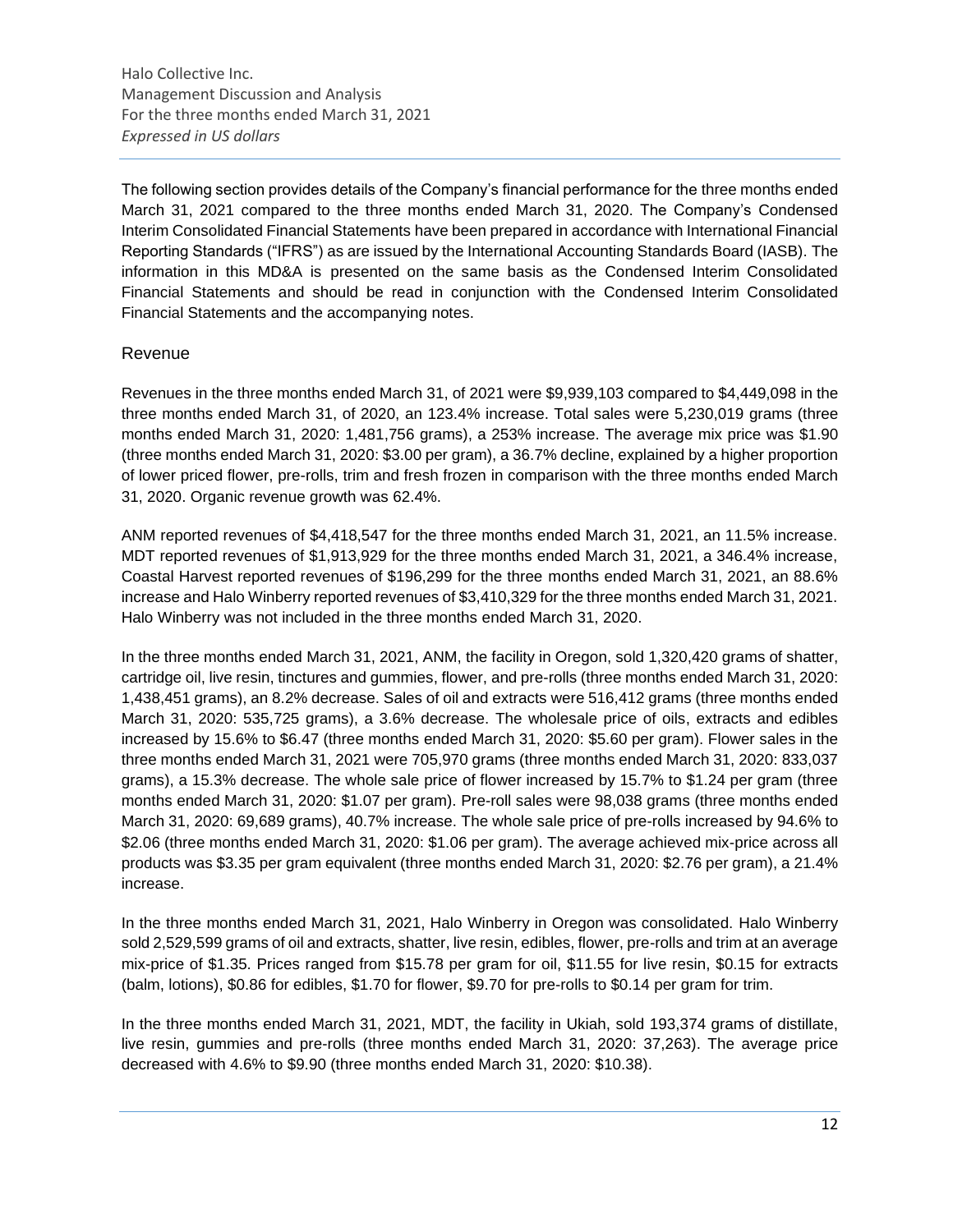In the three months ended March 31, 2021, the facility in Coastal Harvest sold 1,186,625 grams of distillate, live resin and flower at an average price of \$0.17 per gram. There were no sales in the three months ended March 31, 2020. There was a large sale of flower at a price of \$0.02 per gram in January of 2021, representing 96% of total sales for the three months ended March 31, 2021.

### Gross profit and cost of goods sold

The cost of finished cannabis inventory sold was \$7,738,533 in the three months ended March 31, 2021 (three months ended March 31, 2020: \$4,331,725). The realized and unrealized loss in the value of biological assets was \$244,794 in the three months ended March 31, 2021 (three months ended March 31, 2020: loss of \$289,553). In the three months ended March 31, 2021, there were no impairments included in cost of goods sold (three months ended March 31, 2020: \$951,813).

The Company reported a gross profit of \$1,955,776 (three months ended March 31, 2020: gross loss \$172,180). Adjusted for the loss on biological assets, gross profits were \$2,200,570 (three months ended March 31, 2020: \$117,373).

The reported gross margin was 19.7% (three months ended March 31, 2020: -3.9%). Adjusted for gains and losses on the value of biological assets the gross margin was 22.1% (three months ended March 31, 2020: 2.6%).

In particular the month of March was strong, with a gross margin of 27.9%. ANM's gross margin was 23.6%, MDT reported 29.7%, Coastal Harvest reported 31.8% and Winberry's gross margin was 33.6%.

The trim run was 22,309 pounds at a yield of 10.6%, compared with a run of 13,241 pounds and a yield of 7.4% in the three months ended March 31, 2020. Trim, raw material input for extracts and oils, sold at \$54 per pound in comparison with \$32 per pound in the three months ended March 31, 2020.

### Operating expenses

#### **Operating expenses - expressed in US dollars**

|                                      |                 |    | For the 3 months ended: |
|--------------------------------------|-----------------|----|-------------------------|
|                                      | March 31, 2021  |    | <b>March 31, 2020</b>   |
| General and administration           | \$<br>1,617,792 | \$ | 432,571                 |
| <b>Salaries</b>                      | 1,991,485       |    | 1,087,567               |
| Professional fees                    | 2,939,023       |    | 3,489,860               |
| Sales and marketing                  | 1,507,386       |    | 748,857                 |
| Investor relations                   | 457,476         |    | 1,262,094               |
| Loss on settlements and contigencies |                 |    | 62,023                  |
| Share-based compensation             | 829,236         |    | 131,897                 |
| Total operating expenses             | 9,342,398       | Ъ  | 7,214,869               |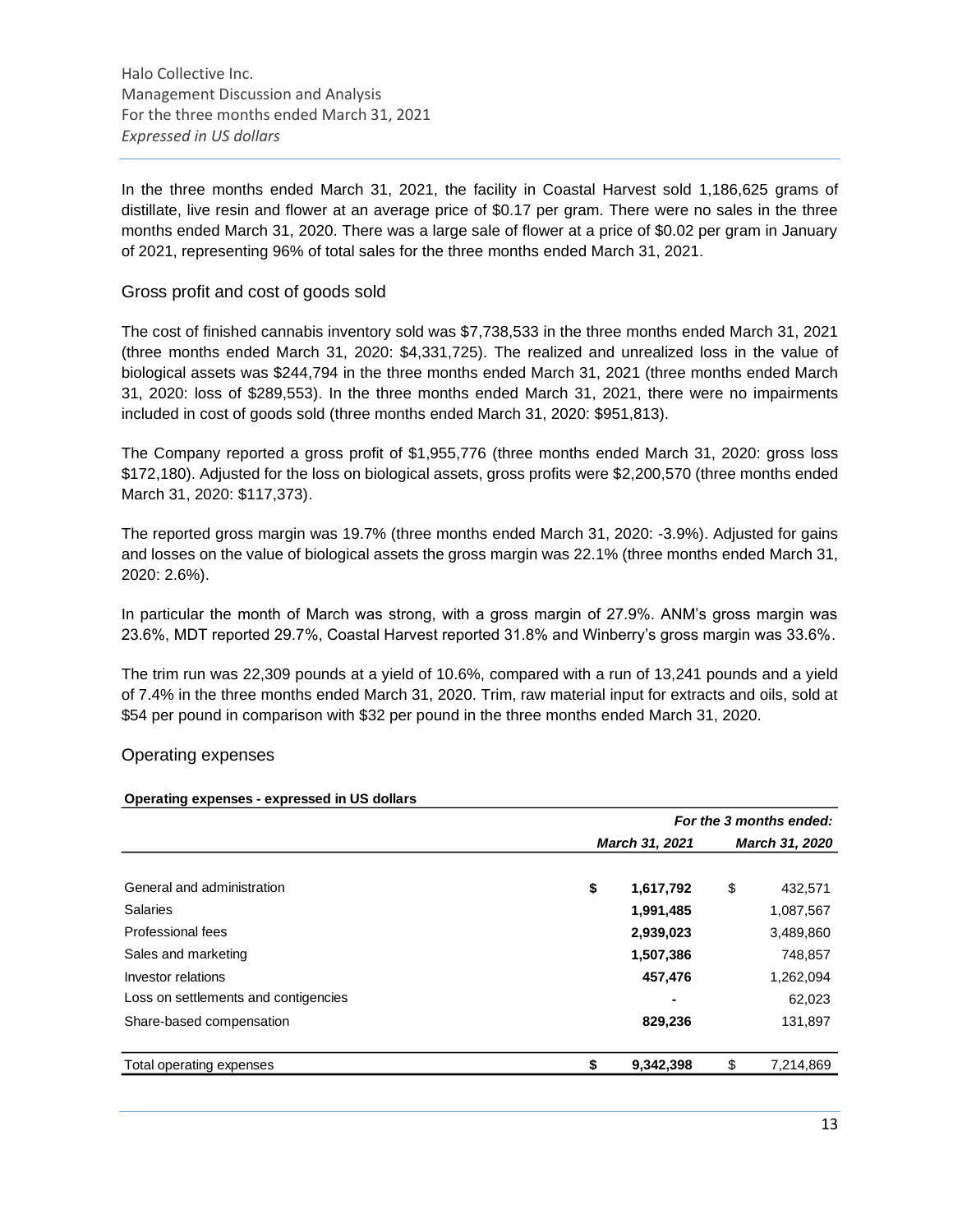The table sets forth operating expenses for the three months ended March 31, 2021 and 2020. In the three months ended March 31, 2021, operating expenses increased by 29.5% to \$9,342,398 (three months ended March 31, 2020: \$7,214,869). The first-time contribution of Halo Winberry added \$869,916 to operating expenses. Excluding the first-time consolidation of Halo Winberry, operating expenses increased with 17.4%. Although operating expenses increased, they increased less than the increase in revenues on a reported and like for like basis. Still, the company is undergoing a major drive to reduce operating expenses, in particular G&A, salaries and corporate expenses.

G&A expenses increased by 274.0% to \$1,617,792 (three months ended March 31, 2020: \$432,572). G&A expenses include first time contributions from Ukiah Ventures Inc. ("UVI"), Bar X, Halo Winberry and Bophelo. On a like for like basis, G&A expenses increased by 175.5%. G&A expenses increased in particular at ANM, MDT and at the corporate center in February of 2021, but in March of 2021, G&A expenses decreased across the board following a drive to reduce G&A.

Salaries increased by 83.1% to \$1,991,485 (three months ended March 31, 2020: \$1,087567). On a like for like basis, salaries increased with 46.6% following the reclassification of certain marketing and sales expenses.

Professional expenses decreased by 15.8% to \$2,939,023 (three months ended March 31, 2020: \$3,489,860). On a like for like basis professional fees decreased by 21.4%. The decrease in professional fees is primarily explained by sharply lower professional expenses at the corporate center. Professional expenses included closing costs of \$401,025 in relation to the acquisition of Herban OR. Under IFRS 3, the transaction met the definition of a business combination. Costs in relation to closing the transaction were expensed.

Sales and marketing expenses doubled to \$1,507,386 (three months ended March 31, 2020: \$748,857). Like for like sales and marketing expenses increased by 48.3%. Sales and marketing expenses increased at MDT following rapid sales growth, and at the corporate center following from increased expenses for social media and a higher than usual level of marketing expenses to service providers.

Investor relations activity was significantly less in the three months ended March 31, 2021 compared with the three months ended March 31, 2020.

The loss on settlements and contingencies constitutes the difference between fair market value and deemed value on share-based payments to staff, executives, directors, and consultants. It was \$Nil in the three months ended March 31, 2021 (three months ended March 31, 2020: \$62,023).

Share-based compensation constitutes the share-based compensation to staff, executives, and directors. Although it increased, it is a non-cash item.

# **Biological assets**

While the Company's biological assets are within the scope of IAS 41 Agriculture, the direct and indirect costs of biological assets are determined using an approach that is similar to the capitalization criteria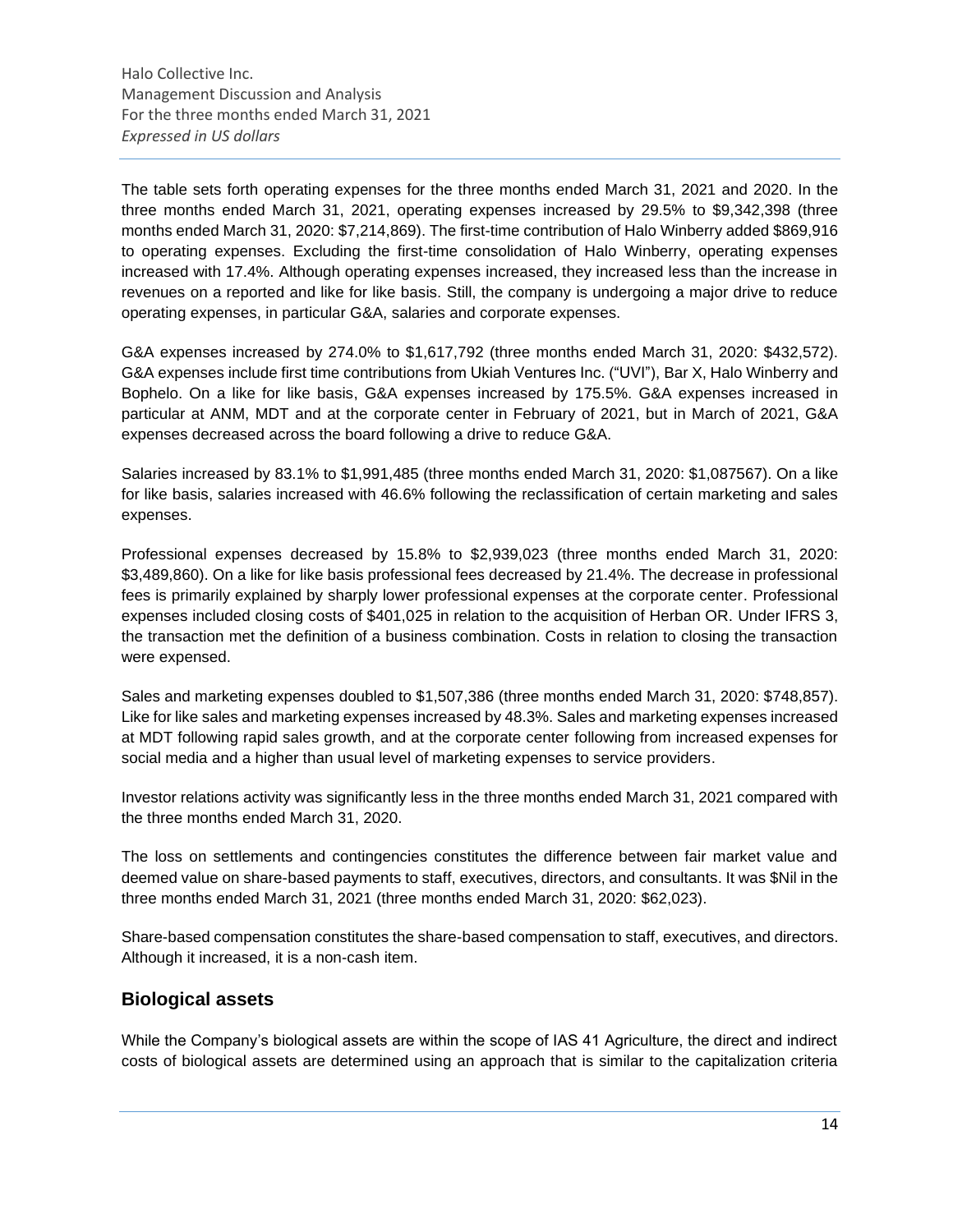outlined in IAS 2 Inventories. They include the direct cost of seeds and growing materials as well as other indirect costs such as utilities and supplies and labor used in the growing process.

Biological assets are measured at their fair value less costs to sell ("FVLCS"). The Company's method of accounting for biological assets attributes value accretion on a straight-line basis throughout the life of the biological asset from initial cloning to the point of harvest. All direct and indirect costs of biological assets are capitalized as they are incurred, and they are all subsequently recorded within the line item 'cost of finished cannabis inventory sold' on the Condensed Interim Consolidated Statement of Loss and Comprehensive Loss in the period that the related product is sold. Unrealized fair value gains/losses on the growth of biological assets are recorded in a separate line in the Condensed Interim Consolidated Statement of Loss and Comprehensive Loss.

In terms of IFRS 13 Fair Value Measurement, fair value is defined as the price that would be received to sell an asset in an orderly transaction between market participants at the measurement date. The measurement of the fair value of the asset must take into the condition of the asset as well as any restrictions on the sale of the asset. When applying IFRS 13 Fair Value Measurement to non-financial assets, in this case the biological asset and produce, the fair value takes into account a market participant's ability to use that asset in its highest and best use. The highest and best use takes into account the use of the asset that is physically possible, legally permissible and financially feasible, either, in combination with other assets or on a standalone basis.

Biological assets and produce held by the Company are planned to be used in 4 ways:

- Sale to the export market;
- Sale to the local market;
- Repurposed for use in research and development; and
- Written off for being obsolete.

Bophelo has yet to receive their GCP certificate and as a result is unable to make sales to the export market. The highest and best use of the produce would therefore be the sale to the local market. The highest and best use of produce from East Evans Creek is the sale to the local market only.

| <b>Biological assets</b>                           |         |
|----------------------------------------------------|---------|
| Balance December 31, 2020                          | \$      |
| Fair value change due to biological transformation | 167,111 |
| Production costs capitalized                       | 56,706  |
| Transferred to inventory upon harvest              |         |
| Balance March 31, 2021                             | 223,817 |
|                                                    |         |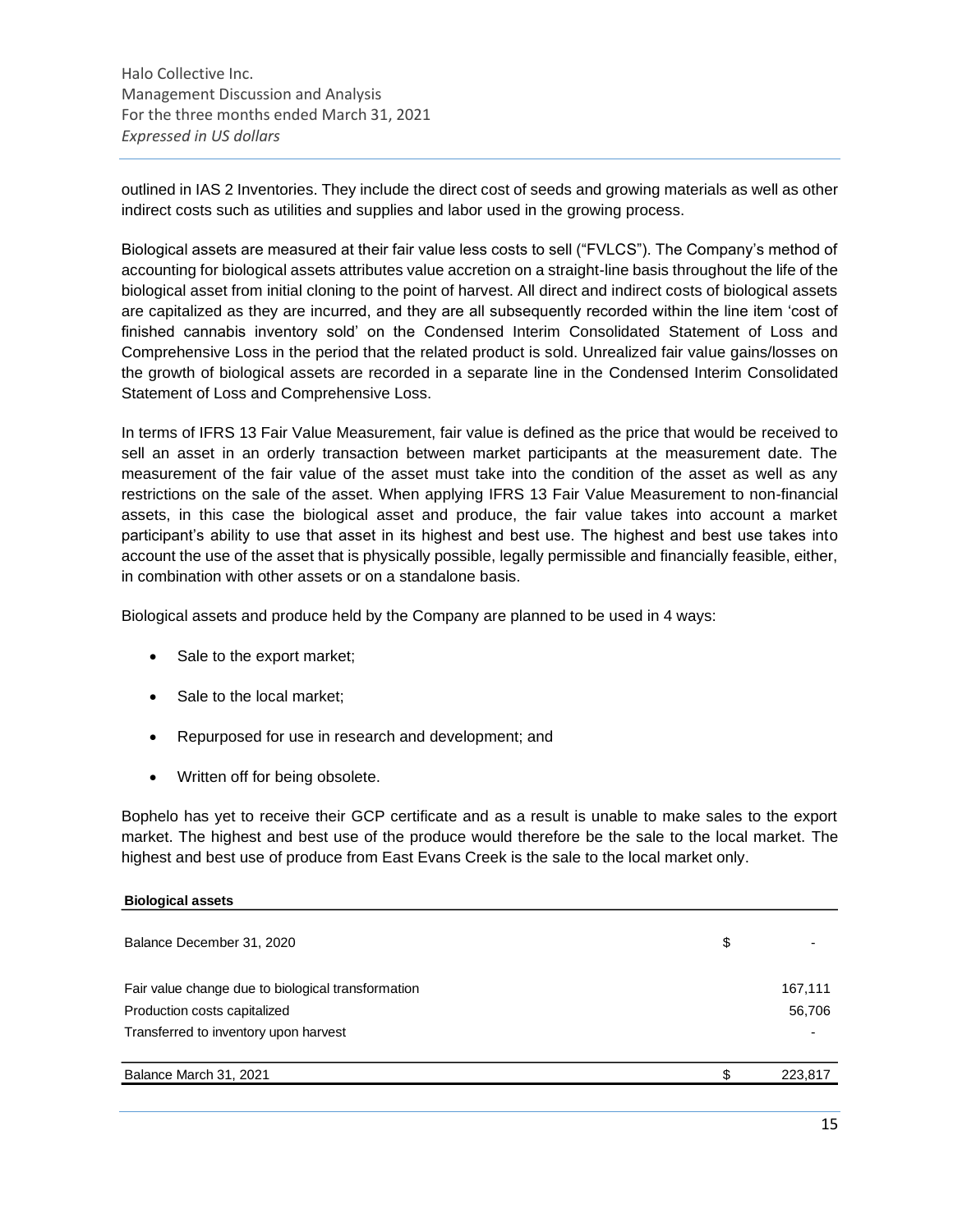All material harvested at Bophelo during the three months ended March 31, 2021 was used for direct sales of flower to third parties in the local market. As at March 31, 2021. The fair value change due to biological assets transformation in the cannabis plants model was \$167,111 at Bophelo, and capitalized production costs were \$56,706.

The table below shows the assumptions used in the biological assets model for the Company's cultivation operations at Bophelo.

|                             |    |               | Harvest season 2021 | Harvest season 2020 |       |  |  |  |
|-----------------------------|----|---------------|---------------------|---------------------|-------|--|--|--|
|                             |    | <b>Flower</b> | Trim                | <b>Flower</b>       | Trim  |  |  |  |
| Ratio flower vs. trim       |    | 80.0%         | 20.0%               | 60.9%               | 39.1% |  |  |  |
| Yield - pounds              |    | 826           | 207                 | 302                 | 194   |  |  |  |
| Yield per plant             |    | 0.09          | 0.04                | 0.14                | 0.18  |  |  |  |
| Selling price - \$ per gram | \$ | \$<br>1.34    | $1.34$ \$           | $3.00 \text{ }$ \$  | 3.00  |  |  |  |
| FVLCS - \$ per gram         | \$ | 1.09<br>- \$  | $1.09$ \$           | $2.58$ \$           | 2.58  |  |  |  |

### **Assumptions utilized in cannabis plant model - Bophelo**

The valuation model for Bophelo includes the following estimates, all of which are Level 3 inputs in the fair value hierarchy:

- Number of weeks in the growing cycle (from propagation to harvest) is 14 weeks;
- Ratio of flower and trim is 80% 20%;
- Wholesale price of flower and trim is \$1.34 per gram, based on historical and future sales;
- Total yield is 981 pounds of flower and trim;
- Cost to complete and sell is \$0.25 per gram;
- FVLCS of dry cannabis is \$1.09 per gram.

There was no transfer to inventory at East Evens Creek in the three months ended March 31, 2021. No biological assets were transferred to inventory at East Evans Creek in the three months ended March 31, 2021.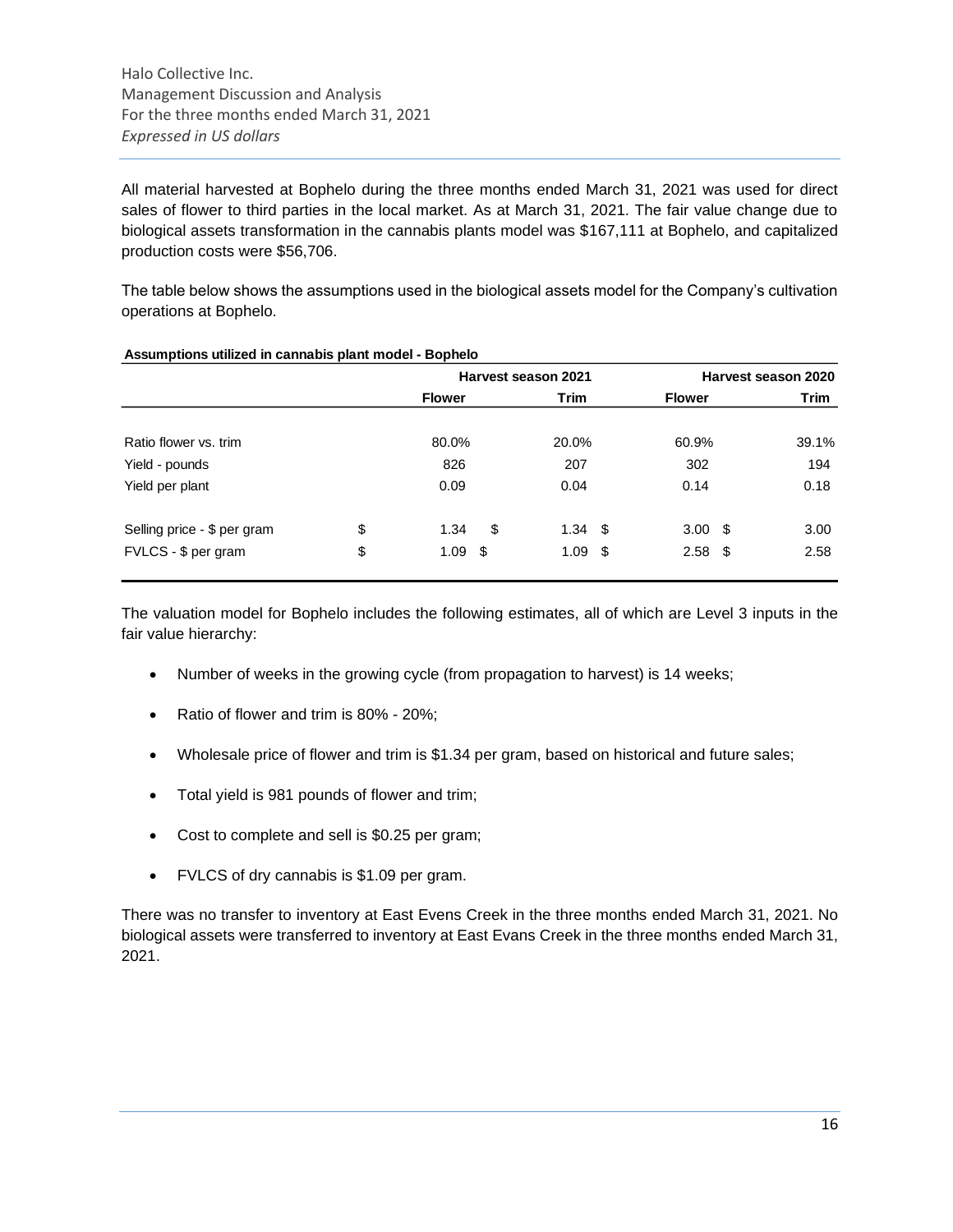|                             |                       |           | Harvest season 2021 | Harvest season 2020 |      |        |  |
|-----------------------------|-----------------------|-----------|---------------------|---------------------|------|--------|--|
|                             | <b>Flower</b>         | Trim      | Fresh frozen        | <b>Flower</b>       |      | Trim   |  |
| Ratio flower vs. trim       | 31%                   | 49%       | 20%                 | 16%                 |      | 84%    |  |
| Yield - pounds              | 6,396                 | 10,030    | 4,142               | 2,546               |      | 13,364 |  |
| Yield per plant - pounds    | 1.11                  | 1.74      | 1.61                | 0.99                |      | 5.20   |  |
| Selling price - \$ per gram | \$<br>$0.66$ \$       | $0.06$ \$ | $0.04$ \$           | 0.99                | - \$ | 0.20   |  |
| FVLCS - \$ per gram         | \$<br>$0.32 \quad$ \$ | $0.03$ \$ | $0.02 \quad $$      | 0.77                | - \$ | 0.16   |  |

#### **Assumptions utilized in cannabis plant model - East Evans Creek**

The valuation model for East Evans Creek includes the following estimates, all of which are Level 3 inputs in the fair value hierarchy:

- Number of weeks in the growing cycle (from propagation to harvest) is 14 weeks;
- Ratio of flower, trim and fresh frozen is 31% 49% 20%;
- Wholesale price per gram is \$0.66 for flower, \$0.06 for trim and \$0.04 for fresh frozen, based on historical and future sales;
- Total yield estimate is 20,568 pounds of biomass;
- Costs to complete and sell per gram is \$0.34 for flower, \$0.03 for trim and \$0.02 for fresh frozen;
- FVLCS of dry cannabis per gram is \$0.32 for flower, \$0.03 for trim and \$0.02 for fresh frozen.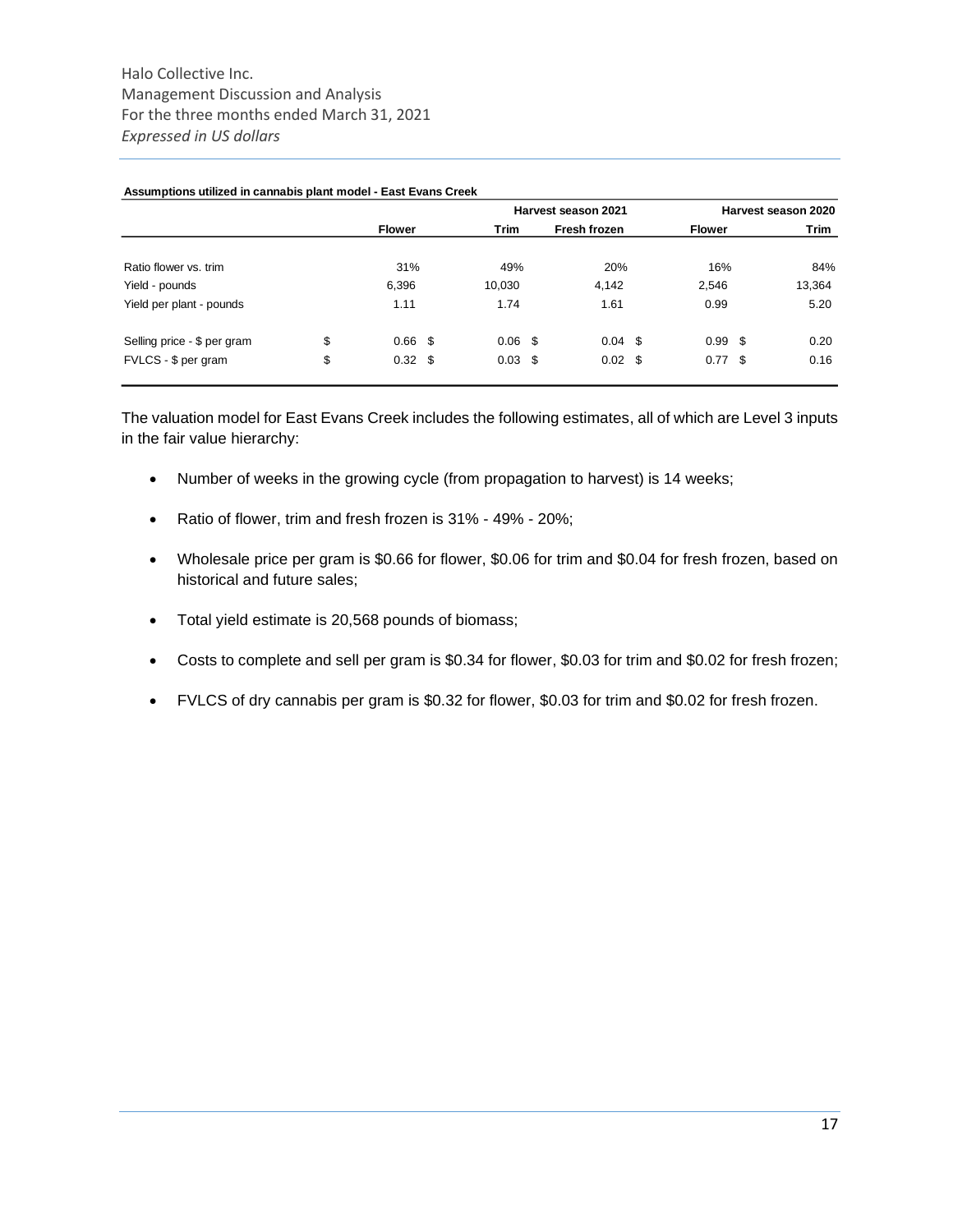# **Summary of quarterly results**

| Summary of quarterly results                                               |                  |    |             |    |               |                 |     |               |                  |     |                |     |               |
|----------------------------------------------------------------------------|------------------|----|-------------|----|---------------|-----------------|-----|---------------|------------------|-----|----------------|-----|---------------|
| For three months to:                                                       | <b>Jun-19</b>    |    | Sep-19      |    | <b>Dec-19</b> | Mar-20          |     | <b>Jun-20</b> | Sep-20           |     | <b>Dec-20</b>  |     | <b>Mar-21</b> |
|                                                                            |                  |    |             |    |               |                 |     |               |                  |     |                |     |               |
| Revenue                                                                    | \$<br>9,552,012  | Ж, | 7,150,557   | S  | 2,727,416     | \$<br>4,449,098 |     | 5,242,961     | \$<br>6,829,782  | \$. | 5,119,611      | \$. | 9,939,103     |
| Cost of Cannabis inventory sold                                            | 8,005,913        |    | 6,148,873   |    | 4,833,397     | 4,331,725       |     | 4,091,160     | 4,675,810        |     | 5,508,948      |     | 7,738,533     |
| Gross profit excluding FV changes                                          | 1,546,099        |    | 1,001,684   |    | (2, 105, 980) | 117,373         |     | 1,151,801     | 2,153,972        |     | (389, 337)     |     | 2,200,570     |
| Realized and unrealized (gain) loss on biological assets                   | 24,884           |    | (1,902,086) |    | 1,386,778     | 289,553         |     | 124,926       | (2,431,481)      |     | 782,603        |     | 244,794       |
| Gross profit / (loss)                                                      | 1,521,215        |    | 2,903,770   |    | (3,492,758)   | (172, 180)      |     | 1,026,875     | 4,585,453        |     | (1, 171, 940)  |     | 1,955,776     |
| Gross margin                                                               | 15.9%            |    | 40.6%       |    | $-128.1%$     | $-3.9%$         |     | 19.6%         | 67.1%            |     | $-22.9%$       |     | 19.7%         |
| Net loss                                                                   | (3,912,201)      |    | (6,309,689) |    | (14,633,694)  | (8,609,704)     |     | (6, 268, 465) | (3, 167, 055)    |     | (23, 138, 547) |     | (9,067,681)   |
| Net loss per share                                                         | \$<br>(0.02)     | \$ | (0.03)      | \$ | (0.06)        | \$<br>(0.03)    | \$  | (0.01)        | \$<br>(0.01)     | \$  | (0.02)         | \$  | (0.01)        |
| Weighted average number of outstanding common<br>shares, basic and diluted | 182,418,186      |    | 191,194,200 |    | 247,245,179   | 277,418,561     |     | 429,610,021   | 565,337,479      |     | 945,370,158    |     | 1,610,099,430 |
| <b>Total assets</b>                                                        | \$<br>38,338,127 | \$ | 40,881,703  | \$ | 41,988,522    | \$47,508,892    | \$. | 48,016,022    | \$<br>80,407,689 | \$. | 87,754,245     |     | \$133,903,098 |

The Company's Condensed Interim Consolidated Financial Statements have been prepared in accordance with International Financial Reporting Standards ("IFRS") as are issued by the International Accounting Standards Board ("IASB") and are reported in U.S. dollars. The above quarterly information is presented on the same basis as the Condensed Interim Consolidated Financial Statements and should be read in conjunction with the statements and the accompanying notes. The fluctuation in the gross margin is explained by the timing of inventory movements, a change in the value of biological assets, and value adjustments of inventory.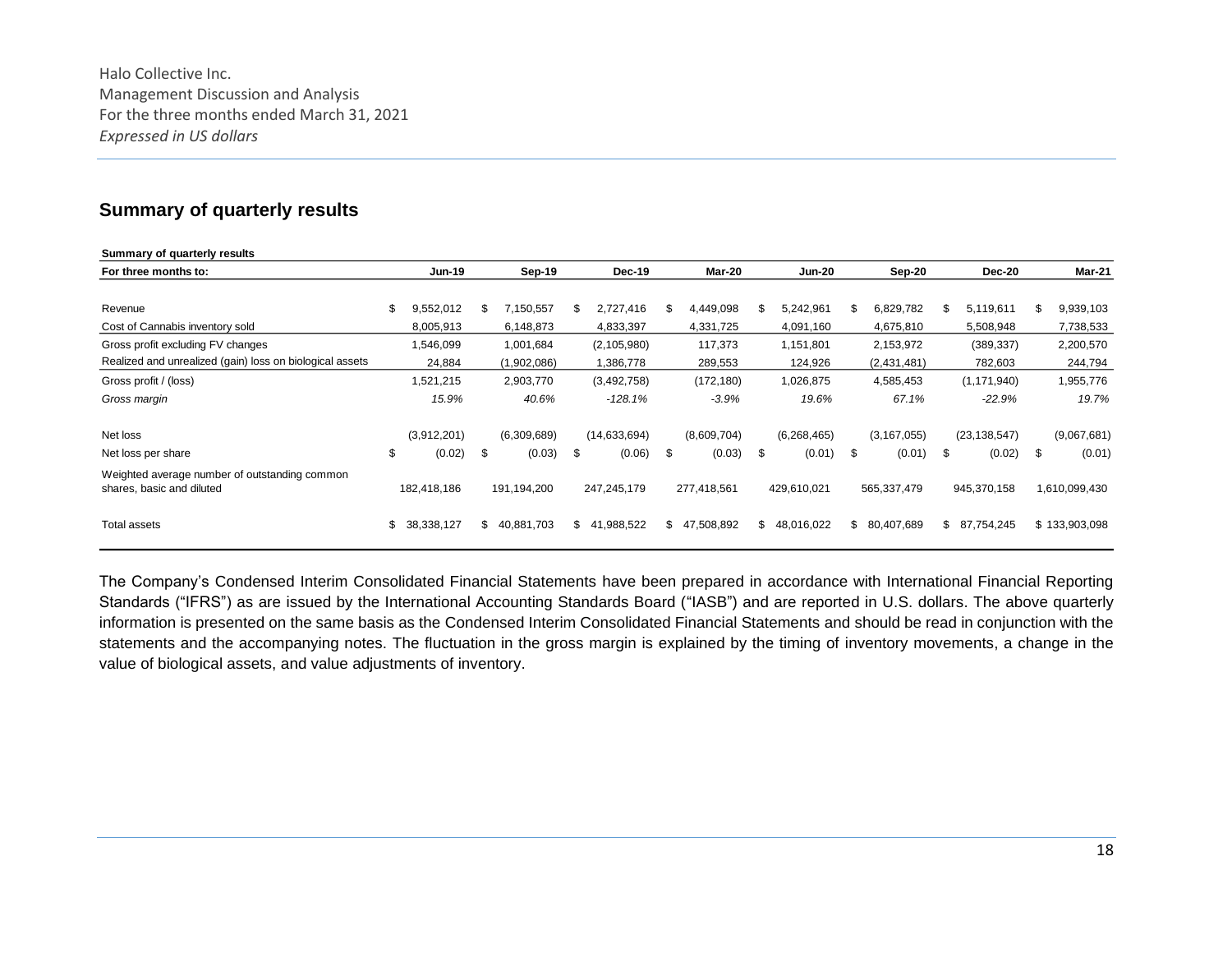**Income (loss) before interest, tax, depraciation & amortization ("EBITDA")**

# **Non-IFRS measures**

| $\frac{1}{2}$                                   |                   |     |                         |
|-------------------------------------------------|-------------------|-----|-------------------------|
|                                                 |                   |     | For the 3 months ended: |
|                                                 | March 31, 2021    |     | March 31, 2020          |
| <b>EBITDA</b>                                   | \$<br>(7,386,622) | \$  | (7,387,049)             |
| Depreciation included in COGS                   | 280,522           |     | 234,818                 |
| Share-based compensation for staff              | 829,236           |     | 131,897                 |
| Share-based payments for goods and services     | $\blacksquare$    |     | 3,039,333               |
| (Gain) / loss on the value of biological assets | 244,794           |     | (289, 553)              |
| <b>Adjusted EBITDA</b>                          | (6,032,069)       | \$. | (4,270,554)             |

Management evaluates the Company's performance using a variety of measures. The non-IFRS measures should not be considered as an alternative to or to be more meaningful than net revenue or net loss. These measures do not have any standardized meaning prescribed by IFRS and may not be comparable to similar measures presented by other companies.

Income or loss before undernoted items as reported is what is also known earnings before interest, tax, depreciation and amortization ("EBITDA"). Adjusted EBITDA is calculated as described above, adjusted for specific items that are significant but not reflective of the Company's underlying operations. Adjustment of these specific items is subjective; however, management uses its judgment and informed decisionmaking when identifying items for adjustment.

Adjusted EBITDA is provided to assist management and investors in determining the Company's operating performance before income taxes, depreciation and amortization, and certain other income and expenses. Income taxes, depreciation and amortization are excluded from the EBITDA calculation, as they do not represent cash expenditures that are directly affected by operations. Management believes that presentation of this non-IFRS measure provides useful information to investors and shareholders as it provides predictive value and assists in the evaluation of performance trends. Management uses adjusted EBITDA to compare financial results among reporting periods and to evaluate the Company's operating performance and ability to generate funds from operating activities. In calculating Adjusted EBITDA, certain non-cash and nonrecurring transactions are excluded. Adjusted EBITDA excludes noncash expenses related to share-based compensation and foreign exchange gains and losses.

# **Liquidity and capital resources**

The Company's objectives when managing its liquidity and capital structure are to generate sufficient cash to fund operating and organic growth requirements.

The Condensed Interim Consolidated Financial Statements have been prepared on a going concern basis, which assume that the Company will be able to continue its operations and will be able to realize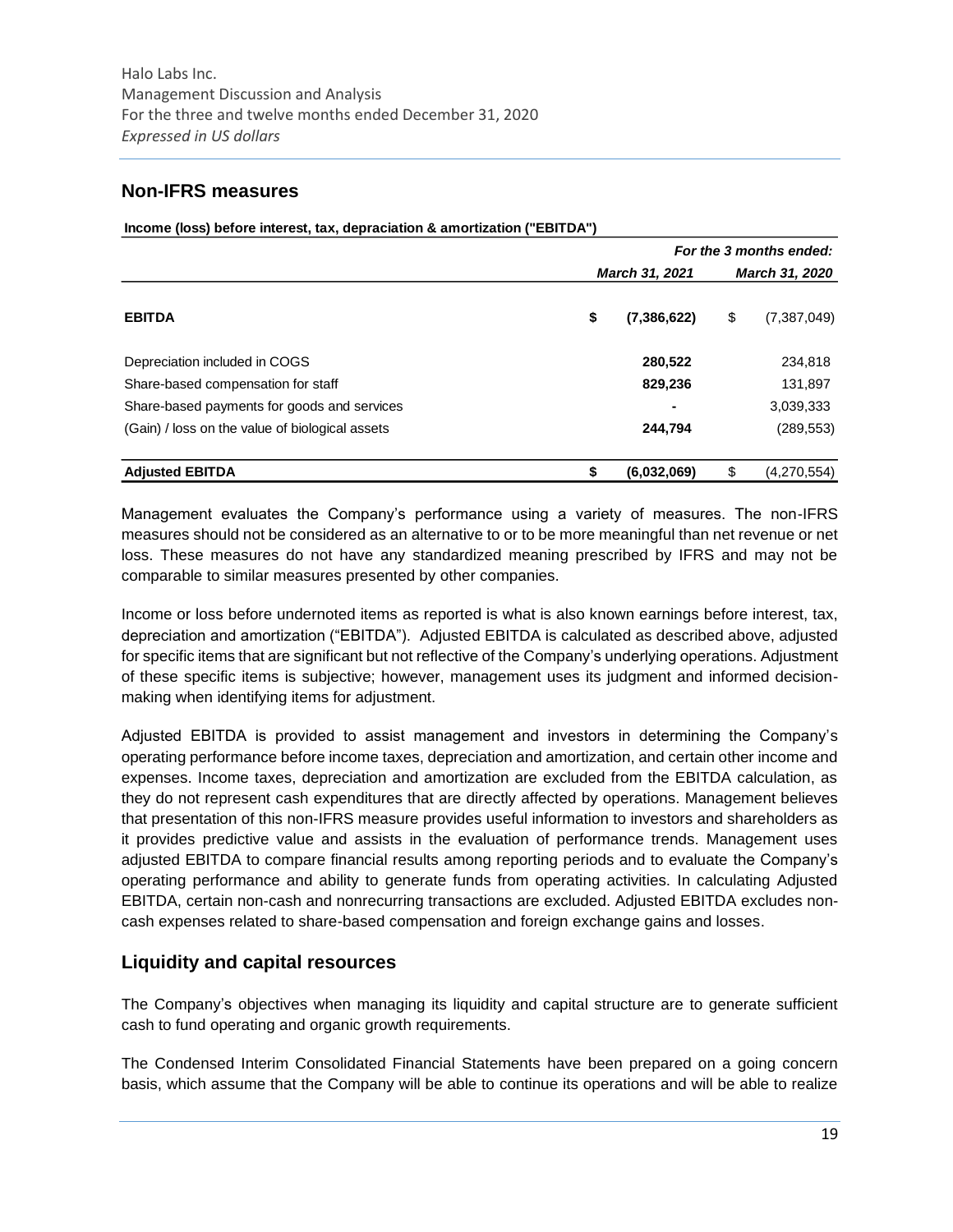its assets and discharge its liabilities in the normal course of business for the foreseeable future. The ability of the Company to continue as a going concern is dependent on generating profitable operations, raising additional financing, and continuing to manufacture its products. Having been prepared giving effect to the going concern assumption, these financial statements do not reflect any adjustments to the carrying values of assets and liabilities and the reported amounts of expenses and balance sheet classifications that would be necessary if the going concern assumption was not appropriate. Such adjustments could be material.

Historically, management has been successful in obtaining enough funding for operating and capital requirements.

- On March 10, 2020, the Company closed a private placement concurrent with the acquisition of Cannalift, raising total gross proceeds of \$510,856 (C\$700,000);
- On April 17, 2020, the Company closed a private placement concurrent with the acquisition of Nasalbinoid, raising total gross proceeds of \$301,070 (C\$425,000);
- On September 16, 2020, the Company announced that it established an at-the-market equity program (the "ATM Program") that allows the Company to issue and sell up to C\$7,000,000 of common shares in the capital of the Company from treasury to the public, from time to time, at the Company's discretion. All Common Shares sold under the ATM Program will be sold through the Neo Exchange Inc. or another marketplace (as defined in National Instrument 21-101 - *Marketplace Operation*) upon which the common shares are listed, quoted, or otherwise traded, at the prevailing market price at the time of sale. The volume and timing of distributions under the ATM Program, if any, will be determined in the Company's sole discretion. The ATM Program is designed to provide the Company with additional financing flexibility should it be required in the future. The Company intends to use the net proceeds from the ATM Program, if any, for general corporate purposes, working capital needs and capital expenditures, including the repayment of indebtedness. As Common Shares distributed under the ATM Program will be issued and sold at the prevailing market prices at the time of each sale, prices may vary among purchasers during the period of the ATM Program;
- Between September 17, 2020 and December 17, 2020, the Company issued 134,452,638 shares at an average price of C\$0.052. Gross proceeds were C\$7,000,000 and net proceeds were C\$6,859,453. Commissions paid were C\$140,000;
- On December 29, 2020, the Company closed a non-brokered private placement concurrent with the acquisition 1275111 B.C. Ltd, raising total gross proceeds of \$1,764,567 (C\$2,250,000);
- On February 2, 2021, the Company closed an overnight marketed public offering of units of the Company for aggregate gross proceeds of \$7,205,268 (Note 17 Condensed Interim Consolidated Financial Statements);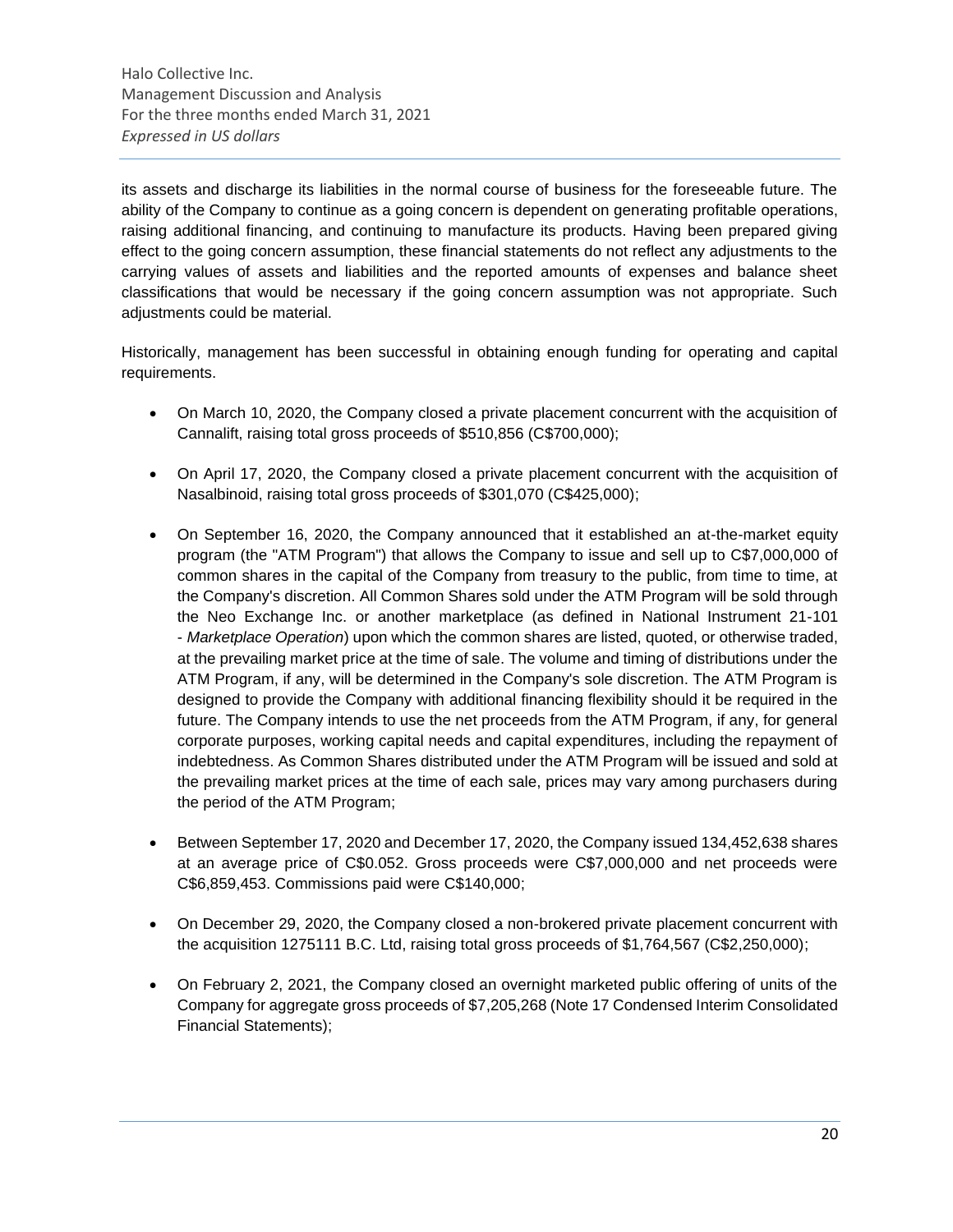• On February 19, 2021, the Company closed an overnight marketed public offering of units of the Company for aggregate gross proceeds of \$9,115,649 (Note 17 Condensed Interim Consolidated Financial Statements).

As at March 31, 2021, the Company had continued losses and an accumulated deficit. There is no assurance that the Company will generate profits from operations or that additional future funding will be available to the Company, or that such funding will be both adequate to cover its obligations and available on terms which are acceptable to the management of the Company over the long term.

In March 2020 the World Health Organization declared coronavirus COVID-19 a global pandemic. This contagious disease outbreak, which has continued to spread, and any related adverse public health developments, has adversely affected workforces, economies, and financial markets globally. It is not possible for the Company to predict the duration or magnitude of the adverse results of the outbreak and its effects on the Company's business or ability to raise funds.

In the United States, 36 states and the U.S. territories of the U.S. Virgin Islands and Puerto Rico allow the use of medical cannabis. 15 states and the U.S. territories of Guam and the Northern Mariana Islands have legalized the sale and adult-use of recreational cannabis. The District of Columbia and Vermont have legalized adult-use of recreational cannabis, but do not allow the sale of recreational cannabis.

At the federal level, however, cannabis currently remains a Schedule I controlled substance under the Federal Controlled Substances Act of 1970 ("Federal CSA"). Under U.S. federal law, a Schedule I drug or substance has a high potential for abuse, no accepted medical use in the United States, and a lack of accepted safety for the use of the drug under medical supervision. As such, even in those states in which marijuana is legalized under state law, the manufacture, importation, possession, use or distribution of cannabis remains illegal under U.S. federal law. This has created a dichotomy between state and federal law, whereby many states have elected to regulate and remove state-level penalties regarding a substance which is still illegal at the federal level.

There remains uncertainty about the US federal government's position on cannabis with respect to cannabis-legal states. A change in its enforcement policies could impact the ability of the Company to continue as a going concern.

As at March 31, 2021, the Company had available cash in the amount of \$10,319,375 and restricted cash in the amount of \$932,030. As at March 31, 2021, the Company had continued losses, an accumulated deficit, and a working capital surplus of \$22,499,128.

The Company's working capital consists of current assets including cash, minus current liabilities including short term loans and the current portion of long-term debt. The table below sets forth the cash and working capital position of the Company as at March 31, 2021.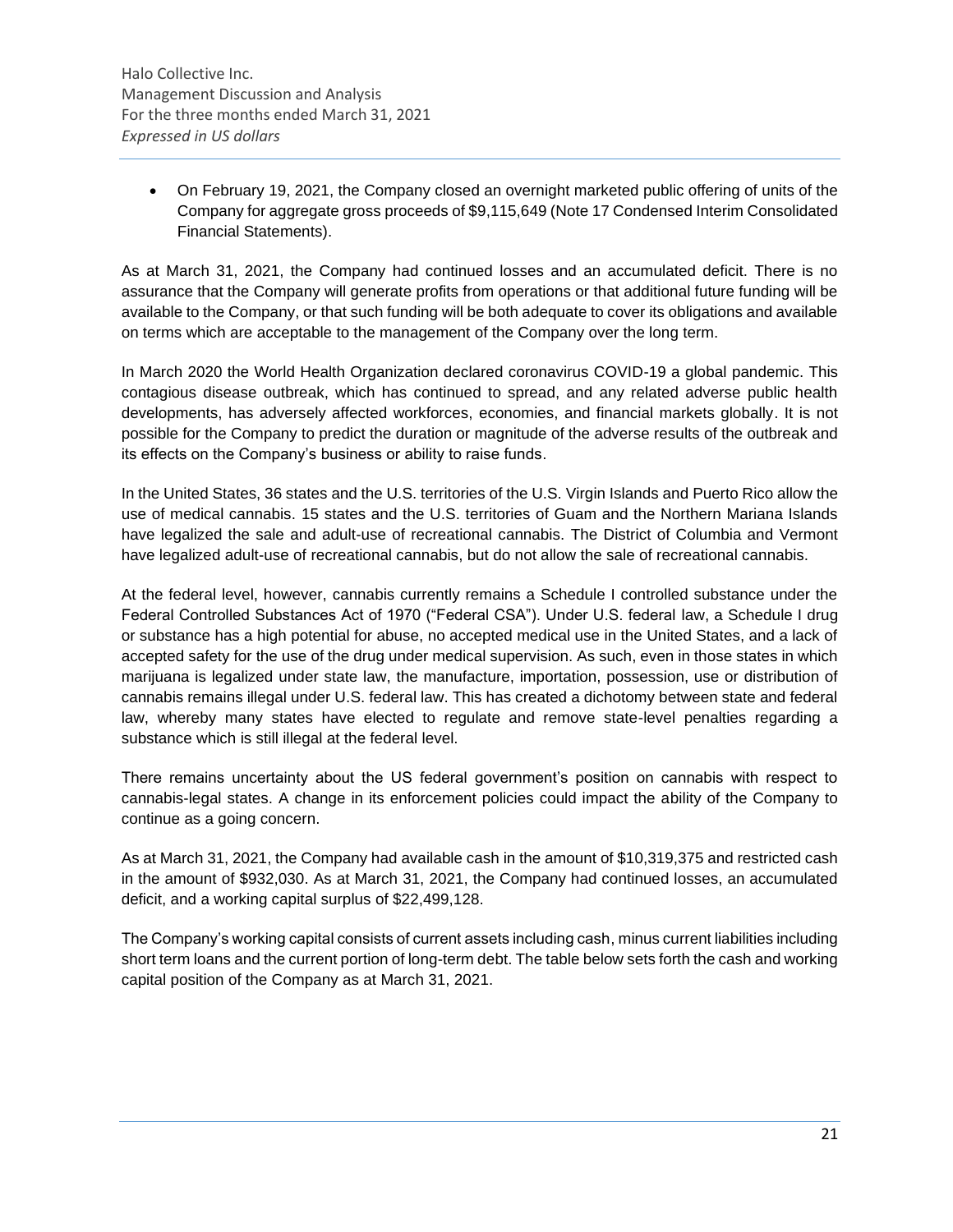#### **Cash and working capital position - expressed in US dollars**

| As at:                           | <b>March 31, 2021</b> | <b>December 31, 2020</b> |    |            |  |
|----------------------------------|-----------------------|--------------------------|----|------------|--|
|                                  |                       |                          |    |            |  |
| Cash (including restricted cash) |                       | 11,251,405               | \$ | 3,679,865  |  |
| Working capital                  |                       | 22,499,128               |    | 18,714,311 |  |

The table below sets forth the Company's cash flows for the three months ended March 31, 2021.

| Cash flow - expressed in US dollars |  |
|-------------------------------------|--|
|-------------------------------------|--|

|                             | For the 3 months ended:                                         |                          |  |  |  |  |
|-----------------------------|-----------------------------------------------------------------|--------------------------|--|--|--|--|
| Cash provided by (used in): | <b>March 31, 2021</b><br>(9,350,279)<br>15,902,657<br>1,019,162 | <b>March 31, 2020</b>    |  |  |  |  |
| Operating activities        |                                                                 | (2,439,269)              |  |  |  |  |
| <b>Finance activities</b>   |                                                                 | 188,609                  |  |  |  |  |
| Investing activities        |                                                                 | $\overline{\phantom{0}}$ |  |  |  |  |
|                             |                                                                 |                          |  |  |  |  |

### Cash used in operating activities

In the three months ended March 31, 2021, cash used in operating activities was \$9,350,279 (three months ended March 31, 2020: \$2,439,269).

The cash used in operating activities was due to a net loss of \$9,067,681 (three months ended March 31, 2020: net loss \$8,609,704), the reversal of non-cash items in the amount of \$2,980,287 (three months ended March 31, 2020: \$4,918,254) and an increase in working capital of \$3,262,885 (three months ended March 31, 2020: decrease \$1,252,181).

### Cash used in investing activities

In the three months ended March 31, 2021, cash used for investing activities was income of \$1,019,162 (three months ended March 31, 2020: Nil). The Company received \$1,595,369 in cash when it acquired the management companies B&C111 LLC and POI111 LLC in relation to the pending acquisitions of the SDF11 LLC and ZXC11 LLC dispensaries. There was an increase in property, plant and equipment of \$576,207. The details are disclosed in Notes 13 and 14 in the Condensed Interim Consolidated Financial Statements for the three months ended March 31, 2021.

### Cash provided by financing activities

In the three months ended March 31, 2021, cash generated from financing activities was \$15,902,657 (three months ended March 31, 2020: \$188,609). The cash flow from financing activities in the three months ended March 31, 2021 was comprised of net proceeds from issuance of common shares in the amount of \$16,419,356 (three months ended March 31, 2020: \$510,856). The details are disclosed in Note 17 in the Condensed Interim Consolidated Financial Statements for the three months ended March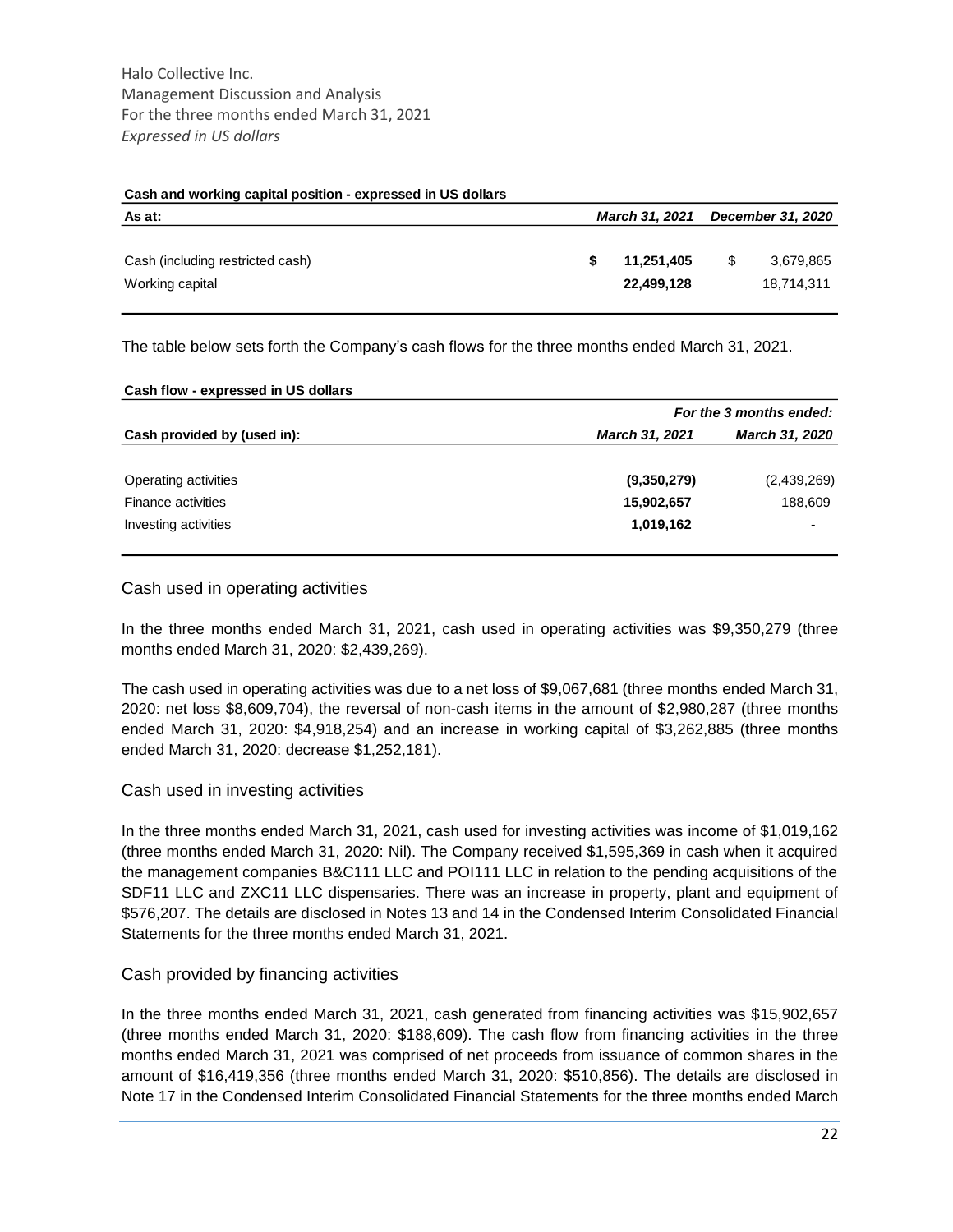31, 2021. In addition, there was an increase in loans in the amount of \$1,111,039 (three months ended March 31, 2020: decrease \$129,078). The details are disclosed in Note 18 in the Condensed Interim Consolidated Financial Statements for the three months ended March 31, 2021. Furthermore, payments in relation to lease liabilities were \$284,469 (three months ended March 31, 2020; \$181,481). The details are disclosed in Note 7 in the Condensed Interim Consolidated Financial Statements for the three months ended March 31, 2021. An amount of \$1,343,269 was paid as share issuance costs (three months ended March 31, 2020: \$11,688). The details are disclosed in Note 17 in the Condensed Interim Consolidated Financial Statements for the three months ended March 31, 2021.

In the three months ended March 31, 2021, cash inflow was \$7,571,540 (three months ended March 31, 2020: cash outflow \$2,250,660).

### Share capital

During the three months ended March 31, 2021, the Company issued 483,982,524 common shares. The Company granted 167,956,350 warrants in conjunction with the overnight marketing capital raises and 1,000,100 warrants were exercised. The Company granted 23,756,943 options to staff, executives and directors. The details are disclosed in Note 17 of the Condensed Interim Consolidated Financial Statements for the three months ended March 31, 2021.

### Use of proceeds

In the three months ended March 31, 2021, the Company raised \$16,320,917 from private placements and \$98,439 from the exercise of warrants. The Company raised \$1,111,039 from of debt which was converted in shares at a fair market value of \$1,775,306. Proceeds were used for operating expenses and working capital.

### Outstanding share data

As at May 17, 2021, 1,955,666,754 common shares were issued and outstanding, 93,088,637 stock options were outstanding, 207,651,600 warrants were outstanding and 12,679 convertible debentures were in issue which are convertible into an aggregate of 19,506,178 common shares.

### **Commitments**

Contractual obligations as at March 31, 2021 and the effects that such obligations are expected to have on our liquidity and cash flows in future periods are disclosed in Note 22 of the Condensed Interim Consolidated Financial Statements for the three months ended March 31, 2021.

# **Critical accounting estimates and judgements**

The critical accounting estimates and judgements are disclosed in Note 3 of the Condensed Interim Consolidated Financial Statements for the three months ended March 31, 2021.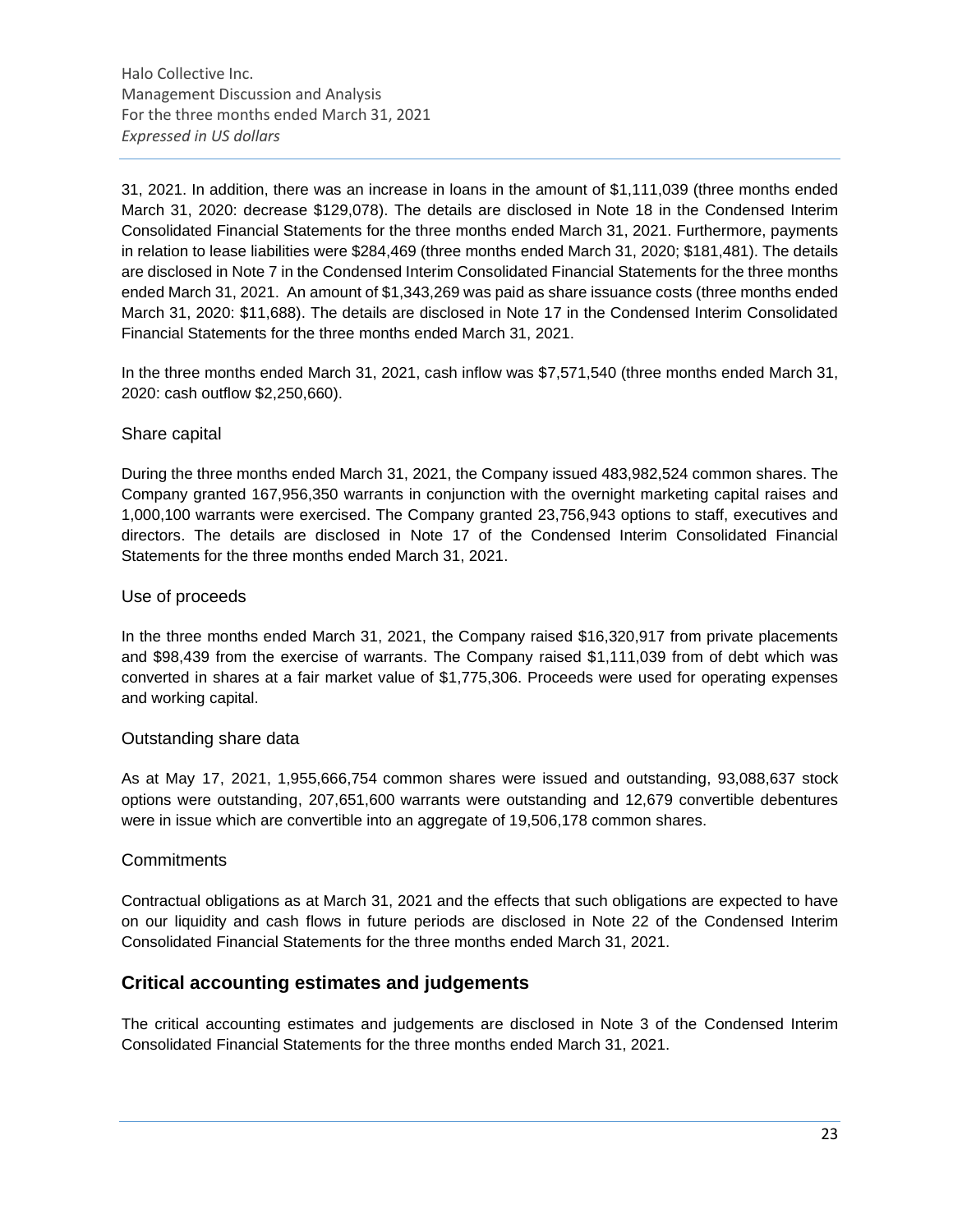# **Changes in accounting policies**

The changes in accounting policies and standards, interpretations and amendments not yet effective are disclosed in Note 4 of the Condensed Interim Consolidated Financial Statements for the three months ended March 31, 2021.

# **Related party transactions**

Related party transactions are disclosed in Note 15 of the Condensed Interim Consolidated Financial Statements for the three months ended March 31, 2021.

# **Off-balance sheet arrangements**

The Company does not have any off-balance sheet arrangements.

# **Financial instruments**

The following is a summary of the carrying values of the financial instruments as at March 31, 2021:

|                                          | <b>Amortized cost</b> | <b>FVPTL</b>        | <b>FVOCI</b> | <b>Total</b> |            |
|------------------------------------------|-----------------------|---------------------|--------------|--------------|------------|
| <b>Financial assets:</b>                 |                       |                     |              |              |            |
| Cash                                     | \$<br>-               | \$<br>10,319,375 \$ |              | \$           | 10,319,375 |
| Restricted cash                          |                       | 932,030             |              |              | 932,030    |
| Accounts receivable                      | 3,290,760             |                     |              |              | 3,290,760  |
| Notes receivable                         | 846,879               |                     |              |              | 846,879    |
| <b>Investments</b>                       | ٠                     | 8,883,031           |              |              | 8,883,031  |
| <b>Financial liabilities:</b>            |                       |                     |              |              |            |
| Accounts payable and accrued liabilities | 8,023,774             |                     |              |              | 8,023,774  |
| Other loans                              | 7,054,069             |                     |              |              | 7,054,069  |
| Debenture liability                      | 8,983,026             |                     |              |              | 8,983,026  |

#### **Financial Instruments - expressed in US dollars**

All financial assets and financial liabilities are initially recognized at fair value. The fair value of financial instruments is measured using inputs which are classified within a hierarchy that prioritizes their significance. The three levels of the fair value hierarchy are:

- Level One includes quoted prices (unadjusted) in active markets for identical assets or liabilities.
- Level Two includes inputs that are observable other than quoted prices included in Level One.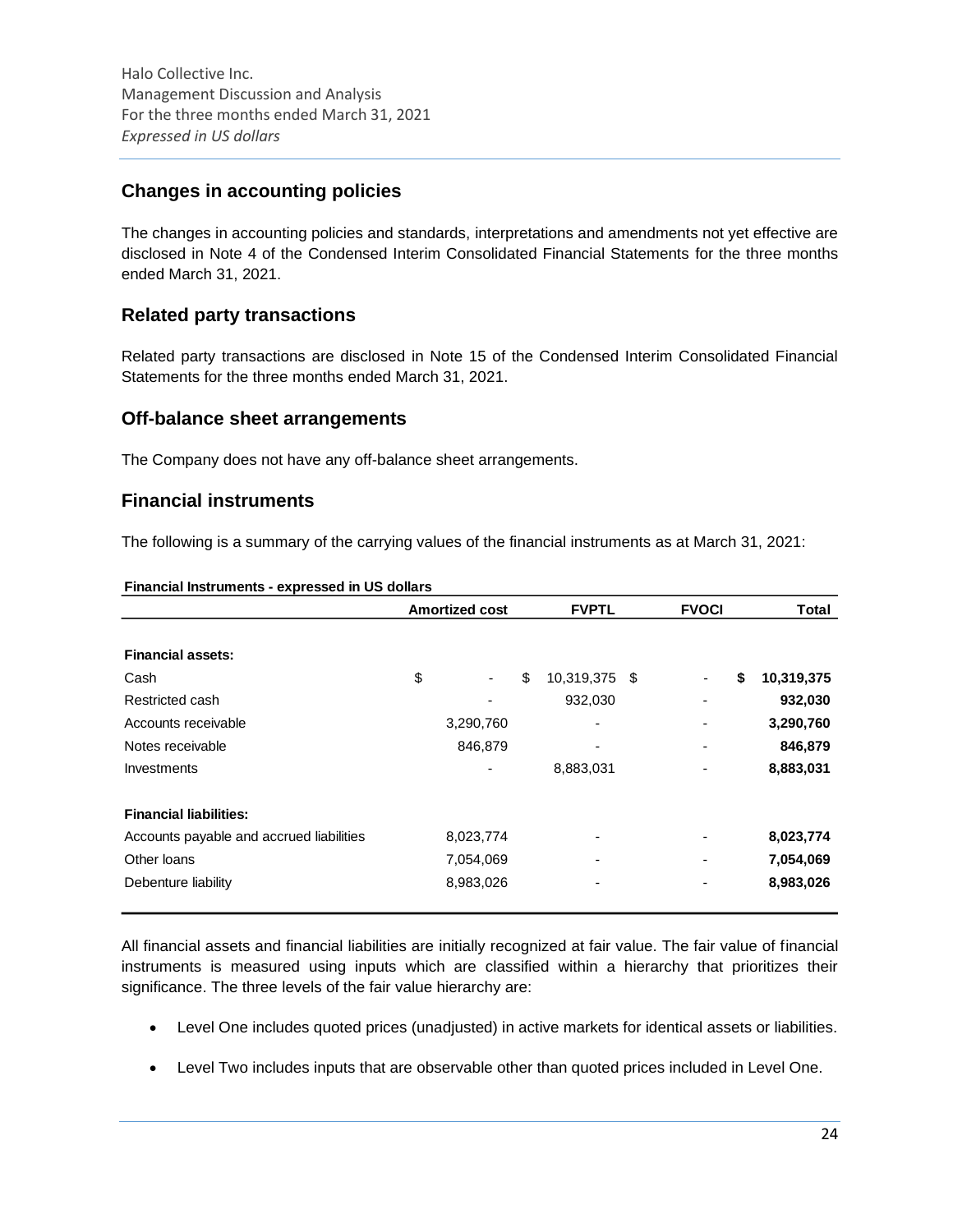• Level Three includes inputs that are not based on observable market data.

The Company has designated its cash and restricted cash as Level 1. The fair value of convertible promissory notes at time of issue is determined using Level 3 of the hierarchy.

At March 31, 2021, both the carrying and fair value amounts of all the Company's financial instruments are approximately equivalent.

For a detailed discussion of the Company's financial instruments, we refer to Note 20 of the Condensed Interim Consolidated Financial Statements for the three months ended March 31, 2021.

# **Subsequent events**

Subsequent events are disclosed in Note 23 of the Condensed Interim Consolidated Financial Statements for the three months ended March 31, 2021.

# **Controls and procedures**

Disclosure controls and procedures ("DC&P")

To provide reasonable assurance that all material information related to the Company is identified and communicated on a timely basis, Management of the Company, under the supervision of the Chief Executive Officer ("CEO") and the Chief Financial Officer ("CFO"), is responsible for the design and operation of DC&P. The CEO and the CFO have limited the scope of the design of DC&P to exclude controls, policies, and procedures of (a) a business that the issuer acquired not more than 365 days before the last day of the period covered by the annual filings; and (b) summary financial information about the proportionately consolidated entity, special purpose entity, or business that the issuer acquired that has been proportionately consolidated or consolidated in the issuer's financial statements.

Internal control over financial reporting ("ICFR")

The Company's ICFR is designed to provide reasonable assurance regarding the reliability of financial reporting and preparation of financial statements for external purposes in accordance with IFRS. However, due to inherent limitations, ICFR may not prevent or detect all misstatements and fraud. Management will continue to monitor the effectiveness of its ICFR and may make modifications from time to time as considered necessary. The CEO and the CFO have limited the scope of the design of ICFR to exclude controls, policies, and procedures of (a) a business that the issuer acquired not more than 365 days before the last day of the period covered by the annual filings; and (b) summary financial information about the proportionately consolidated entity, special purpose entity, or business that the issuer acquired that has been proportionately consolidated or consolidated in the issuer's financial statements.